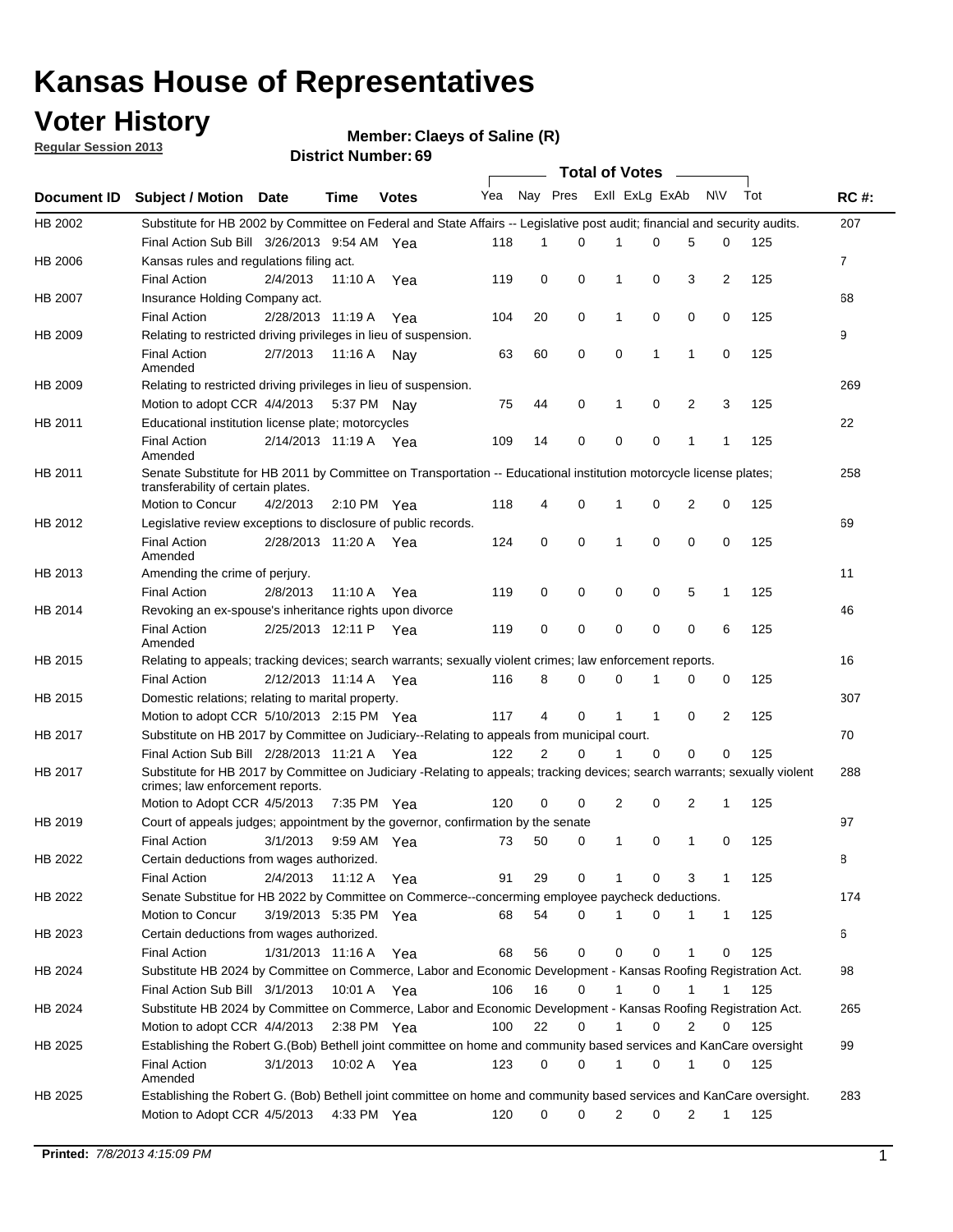## **Voter History**

**Member: Claeys of Saline (R)** 

**Regular Session 2013**

|                    |                                                                                                                                                                                                                                                       |                       |         |              |     |                         | <b>Total of Votes</b> |                |   |                |           |     |             |
|--------------------|-------------------------------------------------------------------------------------------------------------------------------------------------------------------------------------------------------------------------------------------------------|-----------------------|---------|--------------|-----|-------------------------|-----------------------|----------------|---|----------------|-----------|-----|-------------|
| <b>Document ID</b> | <b>Subject / Motion Date</b>                                                                                                                                                                                                                          |                       | Time    | <b>Votes</b> | Yea | Nay Pres Exll ExLg ExAb |                       |                |   |                | <b>NV</b> | Tot | <b>RC#:</b> |
| HB 2028            | Providing for venue in Shawnee County District Court in certain forfeiture proceedings                                                                                                                                                                |                       |         |              |     |                         |                       |                |   |                |           |     | 12          |
|                    | <b>Final Action</b><br>Amended                                                                                                                                                                                                                        | 2/8/2013              | 11:12 A | Yea          | 119 | 1                       | 0                     | 0              | 0 | 5              | 0         | 125 |             |
| HB 2028            | Providing for venue in Shawnee County District Court in certain forfeiture proceedings                                                                                                                                                                |                       |         |              |     |                         |                       |                |   |                |           |     | 199         |
|                    | Motion to Concur                                                                                                                                                                                                                                      | 3/25/2013 9:36 AM Yea |         |              | 120 | 0                       | 0                     | 2              | 0 | 2              | 1         | 125 |             |
| HB 2030            | Creating wounded warrior deer hunting permits for injured combat veterans.                                                                                                                                                                            |                       |         |              |     |                         |                       |                |   |                |           |     | 25          |
|                    | <b>Final Action</b><br>Amended                                                                                                                                                                                                                        | 2/15/2013 11:16 A Yea |         |              | 115 | 0                       | 0                     | 2              | 2 | 3              | 3         | 125 |             |
| HB 2033            | Concerning the regulation of knives                                                                                                                                                                                                                   |                       |         |              |     |                         |                       |                |   |                |           |     | 143         |
|                    | <b>Final Action</b>                                                                                                                                                                                                                                   | 3/7/2013              | 12:12 P | Yea          | 93  | 28                      | 0                     | 1              | 0 | 3              | 0         | 125 |             |
| HB 2033            | Concerning the regulation of knives.                                                                                                                                                                                                                  |                       |         |              |     |                         |                       |                |   |                |           |     | 270         |
|                    | Motion to adopt CCR 4/4/2013                                                                                                                                                                                                                          |                       |         | 5:43 PM Yea  | 95  | 26                      | 0                     |                | 0 | 3              | 0         | 125 |             |
| HB 2034            | Human trafficking; crimes of commercial sexual exploitation of a child, selling sexual relations, promoting the sale of sexual<br>relations and buying sexual relations; children in need of care; staff secure faciliies.                            |                       |         |              |     |                         |                       |                |   |                |           |     | 17          |
|                    | <b>Final Action</b><br>Amended                                                                                                                                                                                                                        | 2/12/2013 11:16 A Yea |         |              | 124 | 0                       | 0                     | 0              | 1 | 0              | 0         | 125 |             |
| HB 2034            | S Sub for HB 2034 by Committee on Judiciary - Human trafficking; crimes of commercial sexual exploitation of a child, selling<br>sexual relations, promoting the sale of sexual relations and buying sexual relations; children in need of care;staff |                       |         |              |     |                         |                       |                |   |                |           |     | 282         |
|                    | Motion to Adopt CCR 4/5/2013 4:18 PM Yea                                                                                                                                                                                                              |                       |         |              | 120 | 0                       | 0                     | $\overline{2}$ | 0 | $\overline{2}$ | 1         | 125 |             |
| HB 2035            | Cities; experience requirements for plumbers, electricians and certain mechanical contractors.                                                                                                                                                        |                       |         |              |     |                         |                       |                |   |                |           |     | 29          |
|                    | <b>Final Action</b>                                                                                                                                                                                                                                   | 2/18/2013 11:16 A     |         | Yea          | 117 | 2                       | 0                     | 2              | 0 | 4              | 0         | 125 |             |
| HB 2037            | Public property; religious displays; other displays.                                                                                                                                                                                                  |                       |         |              |     |                         |                       |                |   |                |           |     | 176         |
|                    | <b>Final Action</b>                                                                                                                                                                                                                                   | 3/20/2013 10:27 A     |         | Yea          | 120 | 3                       | 0                     |                | 0 | 1              | 0         | 125 |             |
| HB 2041            | Criminal history record information; definition; municipal court reporting; district court reporting.                                                                                                                                                 |                       |         |              |     |                         |                       |                |   |                |           |     | 19          |
|                    | <b>Final Action</b>                                                                                                                                                                                                                                   | 2/13/2013 11:23 A     |         | Yea          | 119 | 3                       | 0                     | $\Omega$       | 0 | 3              | 0         | 125 |             |
| HB 2042            | Appraisal of property for taxation purposes; appeals; changes.                                                                                                                                                                                        |                       |         |              |     |                         |                       |                |   |                |           |     | 158         |
|                    | <b>Final Action</b><br>Amended                                                                                                                                                                                                                        | 3/18/2013 11:19 A Yea |         |              | 109 | 12                      | 0                     | 2              | 0 | 2              | 0         | 125 |             |
| HB 2043            | Aggravated battery; driving under the influence.                                                                                                                                                                                                      |                       |         |              |     |                         |                       |                |   |                |           |     | 100         |
|                    | <b>Final Action</b><br>Amended                                                                                                                                                                                                                        | 3/1/2013              |         | 10:03 A Yea  | 123 | 0                       | 0                     | 1              | 0 | 1              | 0         | 125 |             |
| HB 2043            | Senate Substitute for HB 2043 by Committee on Judiciary - Attorney general; duties and responsibilities; notice of intent to<br>seek the death penalty.                                                                                               |                       |         |              |     |                         |                       |                |   |                |           |     | 271         |
|                    | Motion to adopt CCR 4/4/2013                                                                                                                                                                                                                          |                       |         | 5:48 PM Yea  | 121 | 0                       | 0                     | 1              | 0 | 3              | 0         | 125 |             |
| HB 2044            | Increasing the penalty for a person who distributes a controlled substance that causes great bodily harm or death.                                                                                                                                    |                       |         |              |     |                         |                       |                |   |                |           |     | 101         |
|                    | <b>Final Action</b><br>Amended                                                                                                                                                                                                                        | 3/1/2013              | 10:05 A | Yea          | 112 | 11                      | 0                     | 1              | 0 | 1              | 0         | 125 |             |
| HB 2047            | Requiring certain municipalities to vote to increase property tax revenues over previous year when such increase exceeds<br>inflation; publication.                                                                                                   |                       |         |              |     |                         |                       |                |   |                |           |     | 186         |
|                    | <b>Final Action</b><br>Amended                                                                                                                                                                                                                        | 3/21/2013 11:29 A Yea |         |              | 68  | 53                      | 0                     | 1              | 0 | 3              | 0         | 125 |             |
| HB 2049            | Kansas department of agriculture; increasing certain fees and eliminating sunsets on various program fees.                                                                                                                                            |                       |         |              |     |                         |                       |                |   |                |           |     | 59          |
|                    | <b>Final Action</b><br>Amended                                                                                                                                                                                                                        | 2/27/2013 12:23 P     |         | Nay          | 77  | 46                      | 0                     | 1              | 0 |                | 0         | 125 |             |
| HB 2049            | Kansas department of agriculture; increasing certain fees; concerning sunsets on various program fees.                                                                                                                                                |                       |         |              |     |                         |                       |                |   |                |           |     | 324         |
|                    | Motion to adopt CCR 6/2/2013                                                                                                                                                                                                                          |                       | 12:28 A | Yea          | 45  | 64                      | 0                     | 1              | 0 | 6              | 9         | 125 |             |
| HB 2050            | Agriculture; agricultural chemical registration; pesticide business liablity insurance; repeal of the Kansas agricultural liming<br>materials act.                                                                                                    |                       |         |              |     |                         |                       |                |   |                |           |     | 60          |
|                    | <b>Final Action</b><br>Amended                                                                                                                                                                                                                        | 2/27/2013 12:25 P     |         | Yea          | 103 | 20                      | 0                     |                | 0 | 1              | 0         | 125 |             |
| HB 2051            | Substitute for HB 2051 by Committee on Agriculture and Natural Resources--Amending provisions relating to dams,<br>obstructions, sstreams and water flex accounts and transfer permits.                                                               |                       |         |              |     |                         |                       |                |   |                |           |     | 50          |
|                    | Final Action Sub Bill 2/26/2013 2:12 PM Yea                                                                                                                                                                                                           |                       |         |              | 117 | $\overline{c}$          | 0                     | 0              | 0 | 0              | 6         | 125 |             |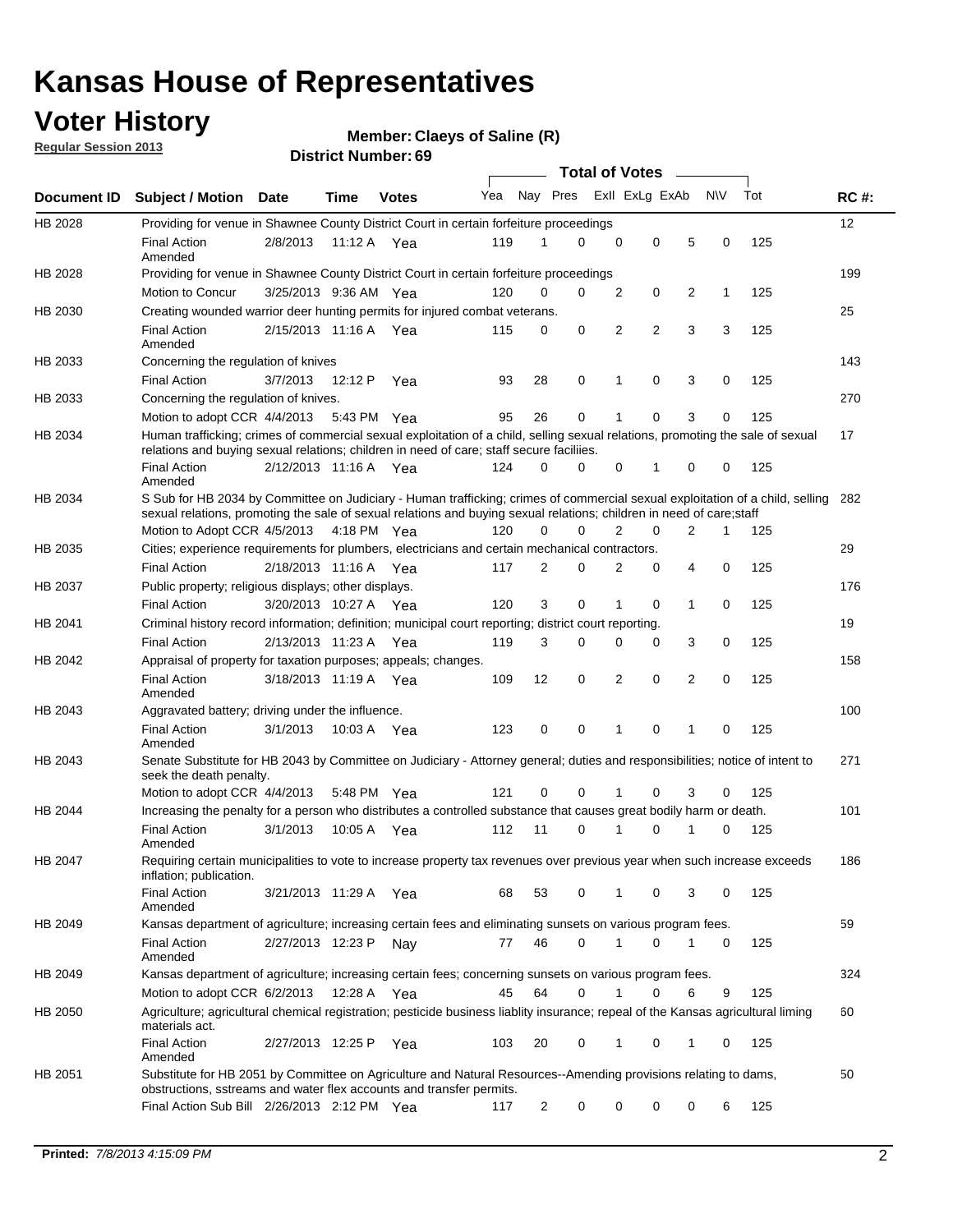## **Voter History**

**Member: Claeys of Saline (R)** 

**Regular Session 2013**

|                    |                                                                                                                                                                                                                                          |                       |             |              |     |              |                         | <b>Total of Votes</b> |                |             | $\sim$         |                |     |             |
|--------------------|------------------------------------------------------------------------------------------------------------------------------------------------------------------------------------------------------------------------------------------|-----------------------|-------------|--------------|-----|--------------|-------------------------|-----------------------|----------------|-------------|----------------|----------------|-----|-------------|
| Document <b>ID</b> | <b>Subject / Motion Date</b>                                                                                                                                                                                                             |                       | Time        | <b>Votes</b> | Yea |              | Nay Pres ExII ExLg ExAb |                       |                |             |                | N\V            | Tot | <b>RC#:</b> |
| HB 2052            | Discharging a firearm inside or into a city; unlawful acts; exceptions.                                                                                                                                                                  |                       |             |              |     |              |                         |                       |                |             |                |                |     | 155         |
|                    | <b>Final Action</b><br>Amended                                                                                                                                                                                                           | 3/14/2013 11:20 A Yea |             |              | 121 | 2            | 0                       |                       | 0              | 0           | 2              | 0              | 125 |             |
| HB 2052            | Senate Substitute for HB 2052 by Committee on Federal and State Affairs - Concerning firearms; personal and family<br>protection act; concealed handguns in public building; other changes; unlawful discharge of a firearm inside city. |                       |             |              |     |              |                         |                       |                |             |                |                |     | 300         |
|                    | Motion to Adopt CCR 4/5/2013 10:24 P Yea                                                                                                                                                                                                 |                       |             |              | 104 | 16           | $\Omega$                |                       | 2              | 0           | $\overline{2}$ | $\mathbf{1}$   | 125 |             |
| HB 2055            | Personal and Familly Protection Act; public buildings; adequate security.                                                                                                                                                                |                       |             |              |     |              |                         |                       |                |             |                |                |     | 156         |
|                    | <b>Final Action</b><br>Amended                                                                                                                                                                                                           | 3/14/2013 11:26 A Yea |             |              | 84  | 38           | 0                       |                       | 0              | $\mathbf 0$ | $\overline{2}$ | 1              | 125 |             |
| HB 2057            | Concerning property taxation; relating to county appraisers; appointing interim appraiser.                                                                                                                                               |                       |             |              |     |              |                         |                       |                |             |                |                |     | 208         |
|                    | <b>Final Action</b>                                                                                                                                                                                                                      | 3/26/2013 9:55 AM Yea |             |              | 119 | 0            | 0                       |                       | 1              | $\mathbf 0$ | 5              | 0              | 125 |             |
| HB 2058            | Taxation of helium and certain other gases under mineral severance tax, and prohibition of certain refunds related thereto.                                                                                                              |                       |             |              |     |              |                         |                       |                |             |                |                |     | 159         |
|                    | <b>Final Action</b>                                                                                                                                                                                                                      | 3/18/2013 11:21 A Yea |             |              | 119 | 2            | $\Omega$                |                       | $\overline{2}$ | $\Omega$    | $\overline{2}$ | $\Omega$       | 125 |             |
| HB 2059            | Income tax deductions and modifications and severance tax exemptions; basis of partner's interest and shareholder's stock;<br>statutory clarification.                                                                                   |                       |             |              |     |              |                         |                       |                |             |                |                |     | 14          |
|                    | <b>Final Action</b><br>Amended                                                                                                                                                                                                           | 2/11/2013 11:42 A Yea |             |              | 122 | 2            | 0                       |                       | 0              | 0           | 1              | 0              | 125 |             |
| HB 2059            | Income tax deductions and modifications and severance tax exemptions; basis of partner's interest and shareholder's stock;<br>statutory clarification.                                                                                   |                       |             |              |     |              |                         |                       |                |             |                |                |     | 293         |
|                    | Motion to Concur                                                                                                                                                                                                                         | 4/5/2013              | 8:14 PM Nav |              | 0   | 120          | 0                       |                       | 2              | 0           | 2              | 1              | 125 |             |
| HB 2059            | Income tax rates, deductions and credits; rural opportunity zones; sales tax rates and distribution of revenue; severance tax;<br>and property tax exemptions for IRB property and property damaged by natural disaster.                 |                       |             |              |     |              |                         |                       |                |             |                |                |     | 322         |
|                    | Motion to adopt CCR 6/2/2013                                                                                                                                                                                                             |                       | 12:11 A Yea |              | 69  | 45           | 0                       |                       | $\mathbf{1}$   | 0           | 6              | 4              | 125 |             |
| <b>HB 2060</b>     | Prohibiting certain confined persons from receiving food sales tax refunds and homestead property tax refunds.                                                                                                                           |                       |             |              |     |              |                         |                       |                |             |                |                |     | 10          |
|                    | <b>Final Action</b><br>Amended                                                                                                                                                                                                           | 2/7/2013              |             | 11:18 A Yea  | 123 | 0            | $\Omega$                |                       | 0              | 1           | 1              | $\Omega$       | 125 |             |
| HB 2065            | Creating the crime of home improvement fraud.                                                                                                                                                                                            |                       |             |              |     |              |                         |                       |                |             |                |                |     | 20          |
|                    | <b>Final Action</b><br>Amended                                                                                                                                                                                                           | 2/13/2013 11:26 A Yea |             |              | 106 | 16           | 0                       |                       | 0              | 0           | 3              | 0              | 125 |             |
| <b>HB 2066</b>     | Physical therapists; evaluation and treatment of patients.                                                                                                                                                                               |                       |             |              |     |              |                         |                       |                |             |                |                |     | 26          |
|                    | <b>Final Action</b><br>Amended                                                                                                                                                                                                           | 2/15/2013 11:18 A Yea |             |              | 98  | 16           | $\mathbf 0$             |                       | $\overline{2}$ | 2           | 3              | 4              | 125 |             |
| HB 2067            | Board of nursing; assistant attorneys general.                                                                                                                                                                                           |                       |             |              |     |              |                         |                       |                |             |                |                |     | 15          |
|                    | <b>Final Action</b>                                                                                                                                                                                                                      | 2/11/2013 11:44 A Yea |             |              | 123 | 1            | 0                       |                       | 0              | 0           | 1              | 0              | 125 |             |
| HB 2069            | Public policy; certain city ordinances and county resolutions declared void.                                                                                                                                                             |                       |             |              |     |              |                         |                       |                |             |                |                |     | 102         |
|                    | <b>Final Action</b><br>Amended                                                                                                                                                                                                           | 3/1/2013              |             | 10:06 A Yea  | 92  | 31           | $\mathbf 0$             |                       | 1              | 0           | 1              | 0              | 125 |             |
| HB 2069            | Public policy; certain city ordinances and county resolutions declared void.                                                                                                                                                             |                       |             |              |     |              |                         |                       |                |             |                |                |     | 292         |
|                    | Motion to Concur                                                                                                                                                                                                                         | 4/5/2013 8:04 PM Yea  |             |              | 88  | 32           | 0                       |                       | 2              | 0           | 2              | 1              | 125 |             |
| HB 2070            | Appearance bond conditions; surety and bounty hunter regulation.                                                                                                                                                                         |                       |             |              |     |              |                         |                       |                |             |                |                |     | 103         |
|                    | <b>Final Action</b><br>Amended                                                                                                                                                                                                           | 3/1/2013              |             | 10:08 A Yea  | 122 | $\mathbf{1}$ | 0                       |                       | $\mathbf{1}$   | 0           | $\mathbf{1}$   | 0              | 125 |             |
| HB 2074            | Cities and counties; solid waste disposal areas; restrictions.                                                                                                                                                                           |                       |             |              |     |              |                         |                       |                |             |                |                |     | 139         |
|                    | <b>Emergency Final</b><br><b>Action Amend</b>                                                                                                                                                                                            | 3/1/2013              |             | 1:11 PM Yea  | 102 | 19           | 0                       |                       | 1              | 0           | 1              | $\overline{2}$ | 125 |             |
| HB 2075            | Cities; qualifications and rehabilitation of abandoned property.                                                                                                                                                                         |                       |             |              |     |              |                         |                       |                |             |                |                |     | 61          |
|                    | <b>Final Action</b><br>Amended                                                                                                                                                                                                           | 2/27/2013 12:27 P     |             | Nav          | 72  | 51           | 0                       |                       | 1              | 0           | 1              | 0              | 125 |             |
| HB 2077            | Granting professional licenses to military service members.<br>Final Action<br>Amended                                                                                                                                                   | 2/26/2013 2:13 PM Yea |             |              | 119 | 0            | 0                       |                       | $\overline{2}$ | 0           | $\overline{2}$ | 2              | 125 | 51          |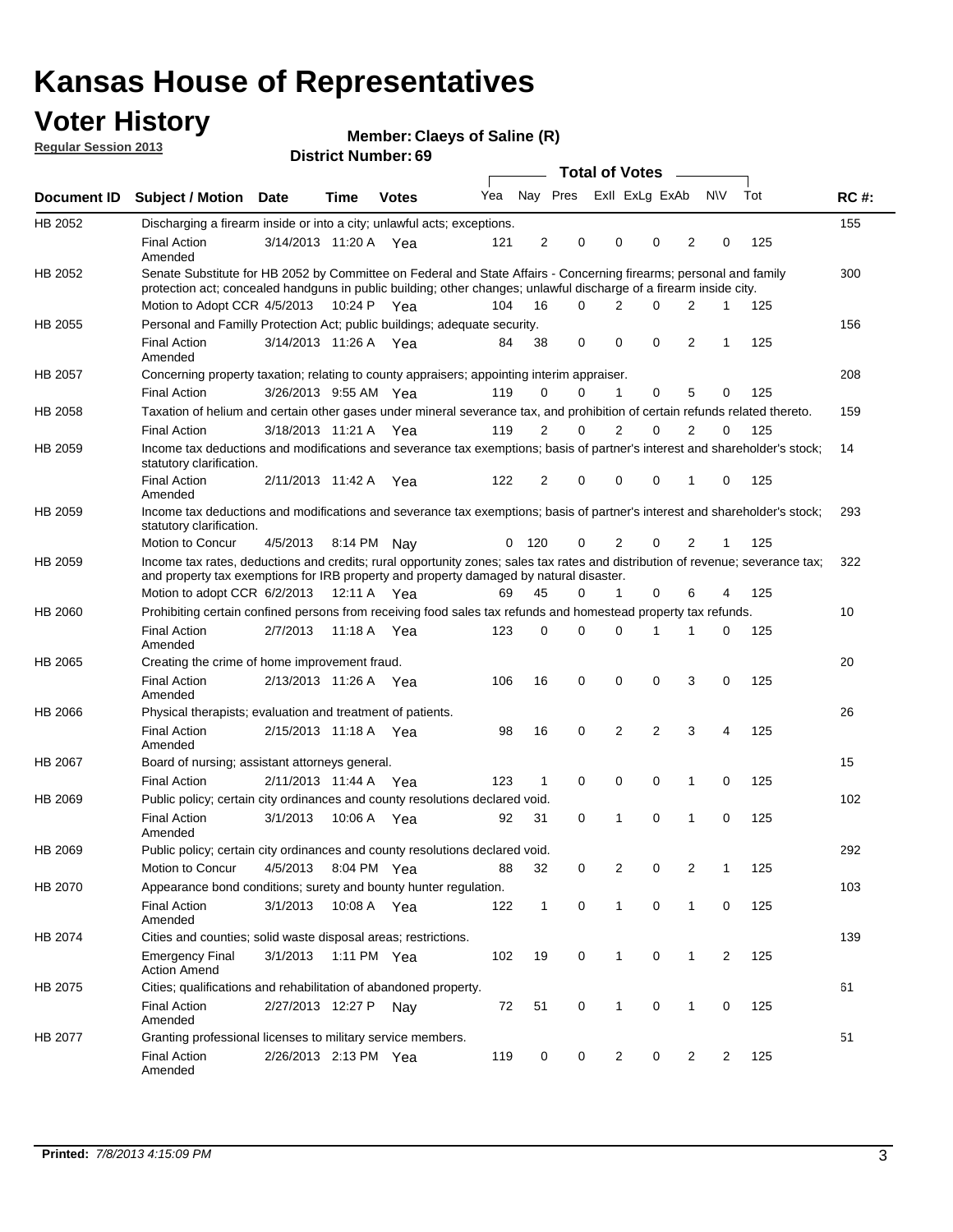## **Voter History**

**Member: Claeys of Saline (R)** 

**Regular Session 2013**

|                |                                                                                                                                                                                                       |                       |         |              |     |     | <b>Total of Votes</b> |                |                         | $\sim$         |           |     |             |
|----------------|-------------------------------------------------------------------------------------------------------------------------------------------------------------------------------------------------------|-----------------------|---------|--------------|-----|-----|-----------------------|----------------|-------------------------|----------------|-----------|-----|-------------|
| Document ID    | <b>Subject / Motion Date</b>                                                                                                                                                                          |                       | Time    | <b>Votes</b> | Yea |     |                       |                | Nay Pres Exll ExLg ExAb |                | <b>NV</b> | Tot | <b>RC#:</b> |
| <b>HB 2078</b> | Authorizing certain licensing boards to accept education, training or experience completed in the military towards licensure in<br>this state.                                                        |                       |         |              |     |     |                       |                |                         |                |           |     | 52          |
|                | <b>Final Action</b><br>Amended                                                                                                                                                                        | 2/26/2013 2:14 PM Yea |         |              | 119 | 0   | 0                     | 2              | 0                       | 2              | 2         | 125 |             |
| HB 2078        | Authorizing certain licensing boards to accept education, training or experience of military service members towards obtaining 275<br>licensure in this state.                                        |                       |         |              |     |     |                       |                |                         |                |           |     |             |
|                | Motion to adopt CCR 4/5/2013                                                                                                                                                                          |                       | 11:42 A | Yea          | 120 | 0   | 0                     | 2              | 0                       | 3              | 0         | 125 |             |
| HB 2081        | Forfeiture of property related to violations of certain criminal acts.                                                                                                                                |                       |         |              |     |     |                       |                |                         |                |           |     | 18          |
|                | <b>Final Action</b><br>Amended                                                                                                                                                                        | 2/12/2013 11:17 A     |         | Yea          | 124 | 0   | $\mathbf 0$           | 0              | 1                       | 0              | 0         | 125 |             |
| HB 2081        | Forfeiture of property related to violations of certain criminal acts.                                                                                                                                |                       |         |              |     |     |                       |                |                         |                |           |     | 306         |
|                | Motion to adopt CCR 5/10/2013 10:38 A                                                                                                                                                                 |                       |         | Yea          | 121 | 0   | 0                     | 1              | 1                       | 2              | 0         | 125 |             |
| HB 2083        | Public employees relations boards; assessment of certain costs.                                                                                                                                       |                       |         |              |     |     |                       |                |                         |                |           |     | 104         |
|                | <b>Final Action</b><br>Amended                                                                                                                                                                        | 3/1/2013              | 10:09 A | Yea          | 87  | 36  | 0                     | 1              | 0                       | 1              | 0         | 125 |             |
| HB 2084        | Tax credits for community services contributions; youth apprenticeship and entrepreneurship.                                                                                                          |                       |         |              |     |     |                       |                |                         |                |           |     | 105         |
|                | <b>Final Action</b><br>Amended                                                                                                                                                                        | 3/1/2013              |         | 10:11 A Yea  | 120 | 3   | $\Omega$              |                | 0                       | 1              | 0         | 125 |             |
| HB 2084        | Tax credits for community services contributions; youth apprenticeship and entrepreneurship.                                                                                                          |                       |         |              |     |     |                       |                |                         |                |           |     | 316         |
|                | Sub Motion to Concur 5/24/2013 9:33 AM Nay                                                                                                                                                            |                       |         |              | 5   | 109 | $\Omega$              | 1              | $\Omega$                | 9              | 1         | 125 |             |
| HB 2086        | Eligible infrastructure costs for tax increment financing and community improvement districts; bond repayment tax revenue<br>pledge requirements.                                                     |                       |         |              |     |     |                       |                |                         |                |           |     | 160         |
|                | <b>Final Action</b>                                                                                                                                                                                   | 3/18/2013 11:24 A     |         | Yea          | 61  | 60  | 0                     | 2              | 0                       | 2              | 0         | 125 |             |
| HB 2086        | Eligible infrastructure costs for tax increment financing and community improvement districts; bond repayment tax revenue<br>pledge requirements.                                                     |                       |         |              |     |     |                       |                |                         |                |           |     | 173         |
|                | <b>Final Action</b>                                                                                                                                                                                   | 3/19/2013 5:25 PM     |         | Yea          | 81  | 41  | 0                     | 1              | 0                       | 1              | 1         | 125 |             |
| HB 2091        | Publication of delinguent personal property tax statements.                                                                                                                                           |                       |         |              |     |     |                       |                |                         |                |           |     | 161         |
|                | <b>Final Action</b><br>Amended                                                                                                                                                                        | 3/18/2013 11:25 A     |         | Yea          | 81  | 40  | 0                     | 2              | 0                       | 2              | 0         | 125 |             |
| HB 2093        | Amending the crime of identity theft.                                                                                                                                                                 |                       |         |              |     |     |                       |                |                         |                |           |     | 106         |
|                | <b>Final Action</b><br>Amended                                                                                                                                                                        | 3/1/2013              | 10:12 A | Yea          | 123 | 0   | 0                     | 1              | 0                       | 1              | 0         | 125 |             |
| HB 2093        | Senate Substitute for HB 2093 by Committee on Judiciary - Identity theft and identity fraud; unlawful acts concerning<br>computers; DNA testing and exculpatory evidence; murder in the first degree. |                       |         |              |     |     |                       |                |                         |                |           |     | 289         |
|                | Motion to Adopt CCR 4/5/2013 7:49 PM Yea                                                                                                                                                              |                       |         |              | 118 | 2   | 0                     | 2              | 0                       | 2              | 1         | 125 |             |
| HB 2094        | Student electronic privacy at public and private postsecondary educational institutions.                                                                                                              |                       |         |              |     |     |                       |                |                         |                |           |     | 164         |
|                | <b>Final Action</b><br>Amended                                                                                                                                                                        | 3/19/2013 10:33 A     |         | Yea          | 123 | 0   | 0                     |                | 0                       | 1              | 0         | 125 |             |
| HB 2096        | Local governmental entities and investment of public moneys.                                                                                                                                          |                       |         |              |     |     |                       |                |                         |                |           |     | 23          |
|                | <b>Final Action</b>                                                                                                                                                                                   | 2/14/2013 11:21 A     |         | Yea          | 123 | 0   | 0                     | 0              | 0                       | 1              | 1         | 125 |             |
| HB 2099        | Insurance- updating certain statutory references.                                                                                                                                                     |                       |         |              |     |     |                       |                |                         |                |           |     | 71          |
|                | <b>Final Action</b><br>Amended                                                                                                                                                                        | 2/28/2013 11:23 A Yea |         |              | 124 | 0   | 0                     | $\mathbf{1}$   | 0                       | 0              | 0         | 125 |             |
| HB 2101        | Interstate transmission siting compact.                                                                                                                                                               |                       |         |              |     |     |                       |                |                         |                |           |     | 209         |
|                | <b>Final Action</b><br>Amended                                                                                                                                                                        | 3/26/2013 9:56 AM Yea |         |              | 118 | 1   | 0                     | 1              | 0                       | 5              | 0         | 125 |             |
| HB 2105        | Substitute HB 2105 by Committee on Commerce, Labor and Economic Development - Employment security law.                                                                                                |                       |         |              |     |     |                       |                |                         |                |           |     | 107         |
|                | Final Action Sub Bill 3/1/2013                                                                                                                                                                        |                       |         | 10:13 A Yea  | 88  | 35  | 0                     | 1              | 0                       | 1              | 0         | 125 |             |
| HB 2105        | Substitute HB 2105 by Committee on Commerce, Labor and Economic Development - Employment security law.                                                                                                |                       |         |              |     |     |                       |                |                         |                |           |     | 298         |
|                | Motion to adopt CCR 4/5/2013                                                                                                                                                                          |                       |         | 9:46 PM Yea  | 89  | 31  | 0                     | $\overline{2}$ | 0                       | $\overline{2}$ | 1         | 125 |             |
| HB 2106        | Portable electronics insurance act.                                                                                                                                                                   |                       |         |              |     |     |                       |                |                         |                |           |     | 133         |
|                | <b>Emergency Final</b><br>Action                                                                                                                                                                      | 3/1/2013              |         | 1:03 PM Yea  | 117 | 4   | 0                     | $\mathbf{1}$   | 0                       | $\mathbf{1}$   | 2         | 125 |             |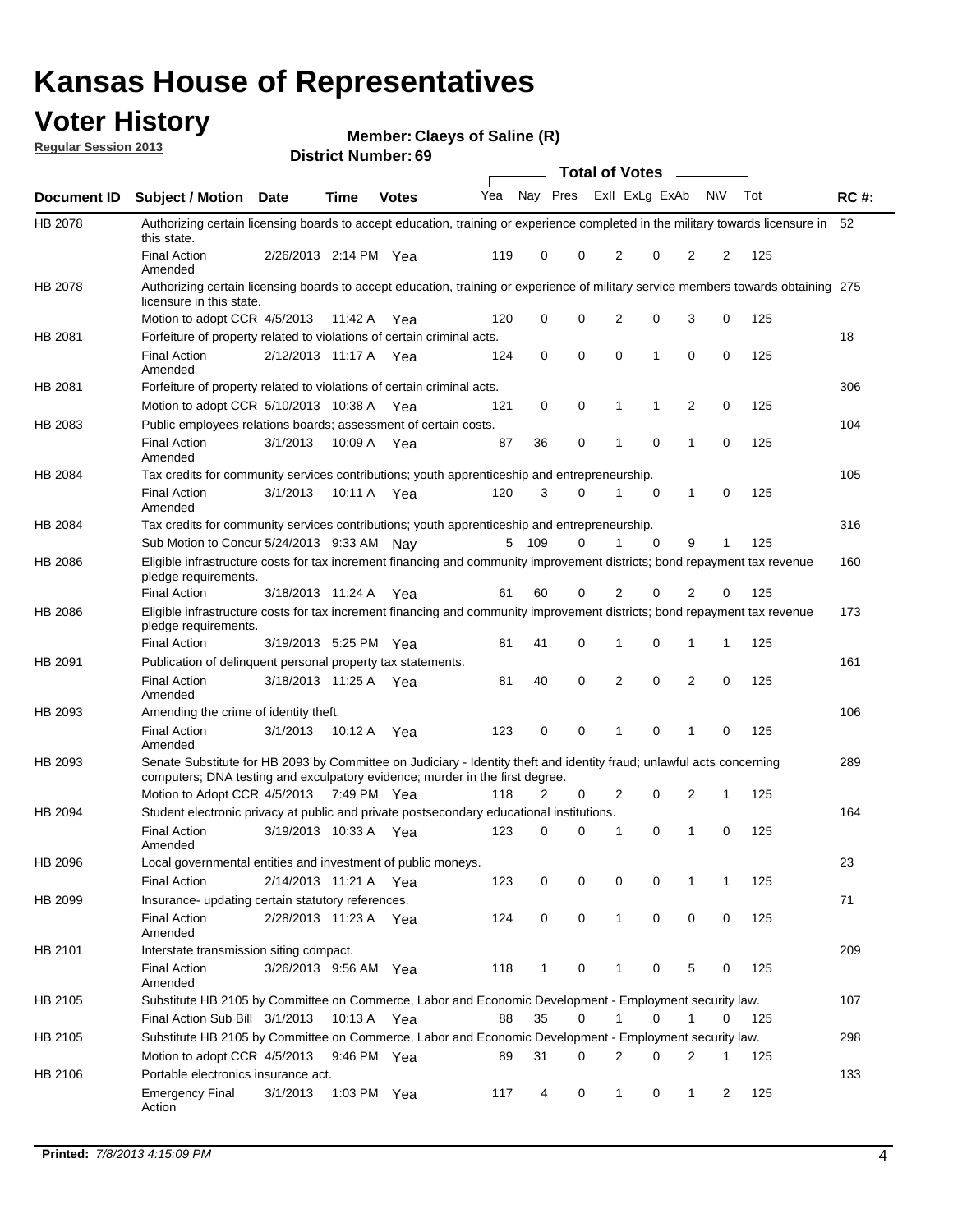## **Voter History**

**Member: Claeys of Saline (R)** 

**Regular Session 2013**

|             |                                                                                                                                                                                                                                                                      |                       |             |              |     |              |                         | <b>Total of Votes</b> |   | $\frac{1}{2}$  |                |     |             |
|-------------|----------------------------------------------------------------------------------------------------------------------------------------------------------------------------------------------------------------------------------------------------------------------|-----------------------|-------------|--------------|-----|--------------|-------------------------|-----------------------|---|----------------|----------------|-----|-------------|
| Document ID | <b>Subject / Motion</b>                                                                                                                                                                                                                                              | <b>Date</b>           | <b>Time</b> | <b>Votes</b> | Yea |              | Nay Pres Exll ExLg ExAb |                       |   |                | <b>NV</b>      | Tot | <b>RC#:</b> |
| HB 2107     | Insurance; enacting the electronic notice and document act.                                                                                                                                                                                                          |                       |             |              |     |              |                         |                       |   |                |                |     | 134         |
|             | <b>Emergency Final</b><br><b>Action Amend</b>                                                                                                                                                                                                                        | 3/1/2013              | 1:04 PM Yea |              | 121 | 0            | 0                       | 1                     | 0 | 1              | 2              | 125 |             |
| HB 2107     | Insurance; enacting the electronic notice and document act, return of premiums separate from the notice of adverse<br>underwriting decision, statutory updates, uninsurable health plan increase in lifetime limit, mandate lite, certain company<br>dividend plans. |                       |             |              |     |              |                         |                       |   |                |                |     | 281         |
|             | Motion to Adopt CCR 4/5/2013                                                                                                                                                                                                                                         |                       | 4:06 PM Yea |              | 69  | 50           | $\mathbf 0$             | 2                     | 0 | 3              | 1              | 125 |             |
| HB 2109     | School finance; military pupil count.                                                                                                                                                                                                                                |                       |             |              |     |              |                         |                       |   |                |                |     | 108         |
|             | <b>Final Action</b>                                                                                                                                                                                                                                                  | 3/1/2013              | 10:15 A     | Yea          | 104 | 19           | 0                       | 1                     | 0 | $\mathbf{1}$   | 0              | 125 |             |
| HB 2109     | Enacting the Kansas children's protection act.                                                                                                                                                                                                                       |                       |             |              |     |              |                         |                       |   |                |                |     | 277         |
|             | Motion to Adopt CCR 4/5/2013                                                                                                                                                                                                                                         |                       | 12:31 P Yea |              | 116 | 2            | 0                       | 2                     | 0 | 3              | 2              | 125 |             |
| HB 2112     | Campaign finance; transfer of campaign money to another candidacy.                                                                                                                                                                                                   |                       |             |              |     |              |                         |                       |   |                |                |     | 72          |
|             | <b>Final Action</b><br>Amended                                                                                                                                                                                                                                       | 2/28/2013 11:25 A Yea |             |              | 95  | 29           | 0                       | 1                     | 0 | 0              | 0              | 125 |             |
| HB 2114     | Debt setoff; collection assistance fee.                                                                                                                                                                                                                              |                       |             |              |     |              |                         |                       |   |                |                |     | 21          |
|             | <b>Final Action</b>                                                                                                                                                                                                                                                  | 2/13/2013 11:34 A     |             | Nay          | 90  | 32           | 0                       | 0                     | 0 | 3              | 0              | 125 |             |
| HB 2115     | Relating to the employment of retired judges and justices.                                                                                                                                                                                                           |                       |             |              |     |              |                         |                       |   |                |                |     | 73          |
|             | <b>Final Action</b>                                                                                                                                                                                                                                                  | 2/28/2013 11:27 A     |             | Yea          | 124 | 0            | 0                       | 1                     | 0 | 0              | 0              | 125 |             |
| HB 2115     | Courts; employment of retired judges and justices; court debt setoff.                                                                                                                                                                                                |                       |             |              |     |              |                         |                       |   |                |                |     | 309         |
|             | Motion to Adopt CCR 5/14/2013 2:14 PM Yea                                                                                                                                                                                                                            |                       |             |              | 100 | 13           | 0                       | 1                     | 0 | 9              | $\overline{2}$ | 125 |             |
| HB 2118     | Preservation of historic property; environs authority deleted.                                                                                                                                                                                                       |                       |             |              |     |              |                         |                       |   |                |                |     | 62          |
|             | <b>Final Action</b>                                                                                                                                                                                                                                                  | 2/27/2013 12:30 P     |             | Yea          | 99  | 24           | 0                       | 1                     | 0 | 1              | 0              | 125 |             |
| HB 2120     | Updating provisions relating to the Kansas bureau of investigations DNA database.                                                                                                                                                                                    |                       |             |              |     |              |                         |                       |   |                |                |     | 109         |
|             | <b>Final Action</b><br>Amended                                                                                                                                                                                                                                       | 3/1/2013              | 10:16 A     | Yea          | 121 | 2            | 0                       | 1                     | 0 | 1              | 0              | 125 |             |
| HB 2120     | Updating provisions relating to DNA collection and DNA evidence; amending the definition of a bet for purposes of the Kansas 302<br>criminal code; sentencing for possession of a firearm during a drug felony                                                       |                       |             |              |     |              |                         |                       |   |                |                |     |             |
|             | Motion to adopt CCR 5/9/2013 11:32 A Yea                                                                                                                                                                                                                             |                       |             |              | 74  | 49           | 0                       | 1                     | 0 | 1              | 0              | 125 |             |
| HB 2122     | Real estate brokers and salespersons; licensing requirements; sales transaction requirements.                                                                                                                                                                        |                       |             |              |     |              |                         |                       |   |                |                |     | 37          |
|             | <b>Final Action</b><br>Amended                                                                                                                                                                                                                                       | 2/20/2013 11:13 A Yea |             |              | 121 | 1            | 0                       |                       | 0 | 2              | 0              | 125 |             |
| HB 2125     | Increasing real estate broker's and salesperson's license fees.                                                                                                                                                                                                      |                       |             |              |     |              |                         |                       |   |                |                |     | 38          |
|             | <b>Final Action</b>                                                                                                                                                                                                                                                  | 2/20/2013 12:16 P     |             | Nav          | 71  | 50           | 1                       | 0                     | 0 | 0              | 3              | 125 |             |
| HB 2128     | Open records act; exceptions.                                                                                                                                                                                                                                        |                       |             |              |     |              |                         |                       |   |                |                |     | 74          |
|             | <b>Final Action</b>                                                                                                                                                                                                                                                  | 2/28/2013 11:28 A     |             | Yea          | 124 | 0            | 0                       | 1                     | 0 | 0              | 0              | 125 |             |
| HB 2128     | Amended<br>Open records act; exceptions.                                                                                                                                                                                                                             |                       |             |              |     |              |                         |                       |   |                |                |     | 259         |
|             | Motion to Concur                                                                                                                                                                                                                                                     | 4/3/2013              | 10:29 A     |              | 119 | 0            | 0                       | 1                     | 0 | 3              | $\overline{2}$ | 125 |             |
|             |                                                                                                                                                                                                                                                                      |                       |             | Yea          |     |              |                         |                       |   |                |                |     |             |
| HB 2130     | Elections; petition circulators.<br><b>Final Action</b>                                                                                                                                                                                                              | 2/18/2013 11:17 A     |             |              | 118 | $\mathbf{1}$ | 0                       | 2                     | 0 | 4              | 0              | 125 | 30          |
|             |                                                                                                                                                                                                                                                                      |                       |             | Yea          |     |              |                         |                       |   |                |                |     |             |
| HB 2135     | Property tax exemption; military housing.                                                                                                                                                                                                                            |                       |             |              |     |              |                         |                       |   |                |                |     | 162         |
|             | <b>Final Action</b>                                                                                                                                                                                                                                                  | 3/18/2013 11:27 A     |             | Yea          | 117 | 4            | 0                       | $\overline{2}$        | 0 | $\overline{2}$ | 0              | 125 |             |
| HB 2138     | Repealing statutes related to oil and gas.                                                                                                                                                                                                                           |                       |             |              |     |              |                         |                       |   |                |                |     | 53          |
|             | <b>Final Action</b><br>Amended                                                                                                                                                                                                                                       | 2/26/2013 2:16 PM Yea |             |              | 119 | 0            | 0                       | $\overline{2}$        | 0 | $\overline{2}$ | $\overline{2}$ | 125 |             |
| HB 2139     | Canceled warrants.                                                                                                                                                                                                                                                   |                       |             |              |     |              |                         |                       |   |                |                |     | 75          |
|             | <b>Final Action</b><br>Amended                                                                                                                                                                                                                                       | 2/28/2013 11:30 A     |             | Yea          | 99  | 25           | 0                       | $\mathbf{1}$          | 0 | 0              | 0              | 125 |             |
| HB 2139     | Canceled warrants.                                                                                                                                                                                                                                                   |                       |             |              |     |              |                         |                       |   |                |                |     | 266         |
|             | Motion to Concur                                                                                                                                                                                                                                                     | 4/4/2013              | 2:40 PM     | Yea          | 114 | 8            | 0                       | 1                     | 0 | 2              | 0              | 125 |             |
| HB 2140     | Repealing K.S.A. 72-60b03                                                                                                                                                                                                                                            |                       |             |              |     |              |                         |                       |   |                |                |     | 39          |
|             | <b>Final Action</b>                                                                                                                                                                                                                                                  | 2/20/2013 12:17 P     |             | Yea          | 122 | 0            | 0                       | 0                     | 0 | 0              | 3              | 125 |             |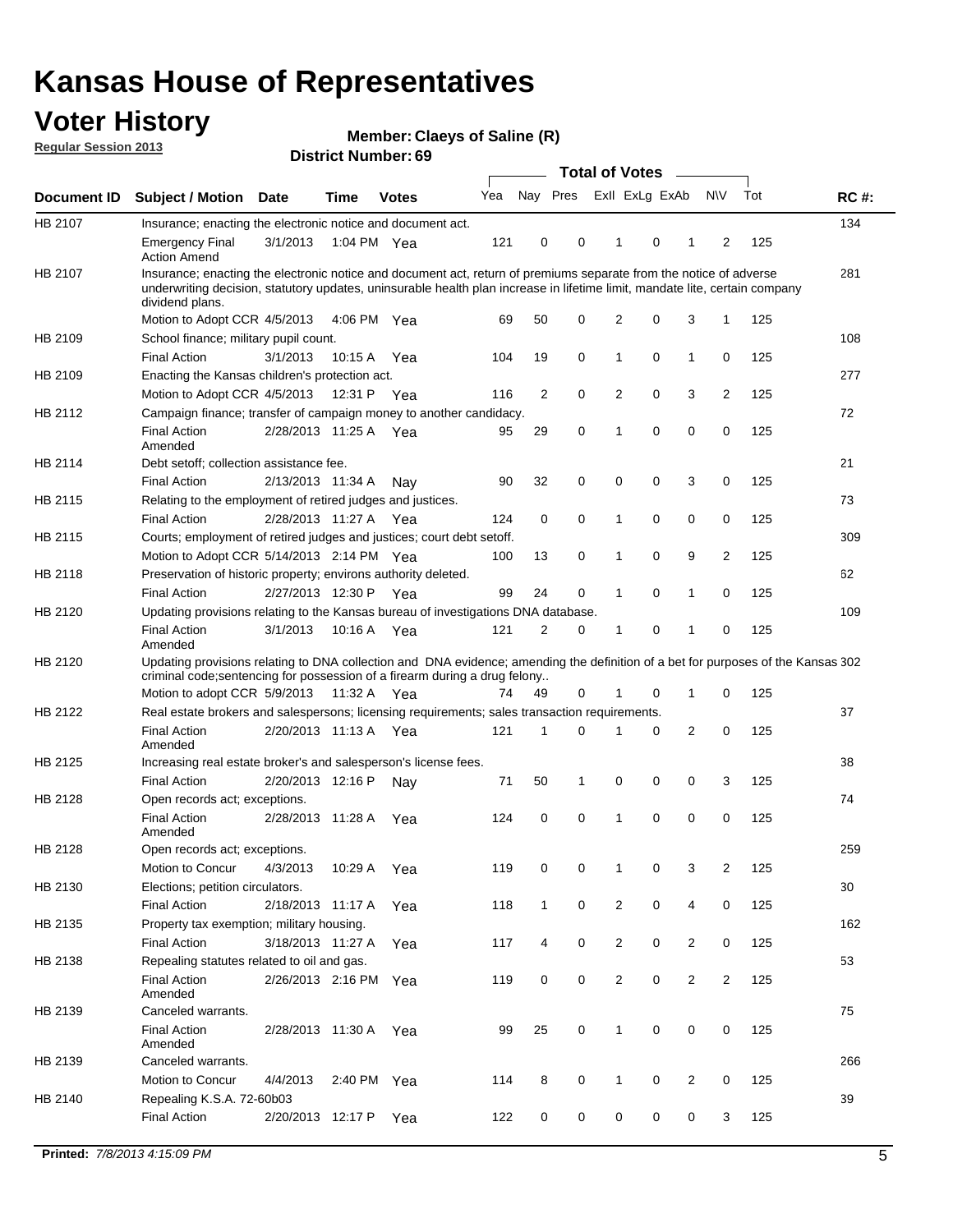**Voter History** 

**Member: Claeys of Saline (R)** 

**Regular Session 2013**

|                |                                                                                                                                              |          |                       |              |                             |    | <b>Total of Votes</b> |              |          | $\sim$         |     |     |             |
|----------------|----------------------------------------------------------------------------------------------------------------------------------------------|----------|-----------------------|--------------|-----------------------------|----|-----------------------|--------------|----------|----------------|-----|-----|-------------|
|                | Document ID Subject / Motion Date                                                                                                            |          | Time                  | <b>Votes</b> | Yea Nay Pres ExII ExLg ExAb |    |                       |              |          |                | N\V | Tot | <b>RC#:</b> |
| HB 2141        | Repealer; elections process for certain unified school districts.                                                                            |          |                       |              |                             |    |                       |              |          |                |     |     | 24          |
|                | <b>Final Action</b>                                                                                                                          |          | 2/14/2013 11:23 A     | Yea          | 123                         | 0  | 0                     | 0            | 0        | 1              | 1   | 125 |             |
| HB 2142        | Certain educational statutes concerning USD land transfers and higher education loan and grant programs.                                     |          |                       |              |                             |    |                       |              |          |                |     |     | 40          |
|                | <b>Final Action</b>                                                                                                                          |          | 2/20/2013 12:19 P     | Yea          | 122                         | 0  | 0                     | 0            | 0        | 0              | 3   | 125 |             |
| HB 2143        | Repealing outdated provisions relating to the purchase of certain real estate by the department of corrections.                              |          |                       |              |                             |    |                       |              |          |                |     |     | 34          |
|                | <b>Final Action</b>                                                                                                                          |          | 2/20/2013 11:09 A Yea |              | 122                         | 0  | 0                     |              | 0        | $\overline{2}$ | 0   | 125 |             |
| HB 2144        | Repealing unnecessary statutes relating to juveniles.                                                                                        |          |                       |              |                             |    |                       |              |          |                |     |     | 76          |
|                | <b>Final Action</b>                                                                                                                          |          | 2/28/2013 11:32 A Yea |              | 124                         | 0  | 0                     |              | 0        | 0              | 0   | 125 |             |
| <b>HB 2145</b> | Repealing K.S.A. 75-5028; concerning the sale of real estate by the secretary of transportation.                                             |          |                       |              |                             |    |                       |              |          |                |     |     | 35          |
|                | <b>Final Action</b>                                                                                                                          |          | 2/20/2013 11:11 A Yea |              | 122                         | 0  | 0                     |              | 0        | 2              | 0   | 125 |             |
| HB 2146        | Repealing the cancer drug repository program K.S.A. 2012 Supp. 65-1664 through 65-1667 and amending K.S.A. 2012 Supp. 77<br>65-1636.         |          |                       |              |                             |    |                       |              |          |                |     |     |             |
|                | <b>Final Action</b>                                                                                                                          |          | 2/28/2013 11:33 A     | Yea          | 124                         | 0  | 0                     |              | 0        | 0              | 0   | 125 |             |
| HB 2147        | Repealer; use of metric system on certain road signs and markers, moving of heavy vehicles on bridges or culverts, interstate 94<br>bridges. |          |                       |              |                             |    |                       |              |          |                |     |     |             |
|                | <b>Final Action</b>                                                                                                                          | 3/1/2013 |                       | 9:52 AM Yea  | 123                         | 0  | 0                     | 1            | 0        | 1              | 0   | 125 |             |
| HB 2148        | Repealers; postsecondary education scholarship provisions.                                                                                   |          |                       |              |                             |    |                       |              |          |                |     |     | 41          |
|                | <b>Final Action</b>                                                                                                                          |          | 2/20/2013 12:21 P Yea |              | 106                         | 16 | 0                     | 0            | 0        | 0              | 3   | 125 |             |
| HB 2149        | Repealers; postsecondary education student loans and tuition grants.                                                                         |          |                       |              |                             |    |                       |              |          |                |     |     | 42          |
|                | <b>Final Action</b>                                                                                                                          |          | 2/20/2013 12:22 P     | Yea          | 108                         | 14 | 0                     | 0            | 0        | $\Omega$       | 3   | 125 |             |
| HB 2149        | Repealing a \$500,000 transfer from highway patrol training center fund to the state general fund.                                           |          |                       |              |                             |    |                       |              |          |                |     |     | 314         |
|                | Motion to Concur                                                                                                                             |          | 5/23/2013 10:22 A Yea |              | 113                         | 0  | 0                     | 1            | 0        | 8              | 3   | 125 |             |
| HB 2150        | Repealers; workforce development loan program act.                                                                                           |          |                       |              |                             |    |                       |              |          |                |     |     | 78          |
|                | <b>Final Action</b>                                                                                                                          |          | 2/28/2013 11:34 A Yea |              | 94                          | 30 | 0                     | 1            | 0        | $\mathbf 0$    | 0   | 125 |             |
| HB 2150        | Senate Substitute for HB 2150 by Committee on Commerce--Concerning the Kansas employment first oversight commission.                         |          |                       |              |                             |    |                       |              |          |                |     |     | 267         |
|                | Motion to Concur                                                                                                                             | 4/4/2013 |                       | 2:44 PM Yea  | 110                         | 12 | 0                     | 1            | 0        | 2              | 0   | 125 |             |
| HB 2151        | Repealers; report on medically underserved areas of the state.                                                                               |          |                       |              |                             |    |                       |              |          |                |     |     | 63          |
|                | <b>Final Action</b>                                                                                                                          |          | 2/27/2013 12:31 P     | Yea          | 123                         | 0  | 0                     | 1            | 0        | 1              | 0   | 125 |             |
| HB 2152        | Repealer: uniform land sales practices act.                                                                                                  |          |                       |              |                             |    |                       |              |          |                |     |     | 36          |
|                | <b>Final Action</b>                                                                                                                          |          | 2/20/2013 11:12 A     | Yea          | 122                         | 0  | 0                     | 1            | 0        | 2              | 0   | 125 |             |
| HB 2153        | Unused medications act; dontating entities.                                                                                                  |          |                       |              |                             |    |                       |              |          |                |     |     | 64          |
|                | <b>Final Action</b><br>Amended                                                                                                               |          | 2/27/2013 12:33 P     | Yea          | 123                         | 0  | 0                     |              | 0        | 1              | 0   | 125 |             |
| HB 2154        | Senate Substitute for HB 2154 by Committee on Public Health and Welfare--Cosmetology; relating to licensure and renewal of 31                |          |                       |              |                             |    |                       |              |          |                |     |     |             |
|                | persons, salons and clinics.                                                                                                                 |          |                       |              |                             |    |                       |              |          |                |     |     |             |
|                | <b>Final Action</b><br>Amended                                                                                                               |          | 2/18/2013 11:19 A     | Yea          | 119                         | 0  | 0                     | 2            | 0        |                | 0   | 125 |             |
| HB 2155        | Cosmetology; relating to licensure and renewal.                                                                                              |          |                       |              |                             |    |                       |              |          |                |     |     | 32          |
|                | <b>Final Action</b><br>Amended                                                                                                               |          | 2/18/2013 11:21 A Yea |              | 119                         | 0  | 0                     | 2            | 0        | 4              | 0   | 125 |             |
| HB 2156        | Repealers; school finance; area vocational school fund; local effort as applied to U.S.D. No. 450                                            |          |                       |              |                             |    |                       |              |          |                |     |     | 43          |
|                | <b>Final Action</b>                                                                                                                          |          | 2/20/2013 12:23 P     | Yea          | 122                         | 0  | 0                     | 0            | 0        | 0              | 3   | 125 |             |
| HB 2160        | Quality care assessment on skilled nursing care facilities.                                                                                  |          |                       |              |                             |    |                       |              |          |                |     |     | 144         |
|                | <b>Final Action</b>                                                                                                                          | 3/7/2013 | 12:13 P               | Yea          | 100                         | 21 | 0                     | $\mathbf{1}$ | 0        | 3              | 0   | 125 |             |
| HB 2162        | Prohibition on use of state appropriated moneys to lobby relating to gun control at federal, state and local ogvernment level.               |          |                       |              |                             |    |                       |              |          |                |     |     | 79          |
|                | <b>Final Action</b><br>Amended                                                                                                               |          | 2/28/2013 11:36 A Yea |              | 120                         | 4  | 0                     | 1            | 0        | 0              | 0   | 125 |             |
| HB 2162        | Prohibition on use of state appropriated moneys to lobby at federal, state and local government levels relating to gun control.              |          |                       |              |                             |    |                       |              |          |                |     |     | 312         |
|                | Motion to adopt CCR 5/21/2013 2:52 PM Yea                                                                                                    |          |                       |              | 83                          | 28 | 0                     | 1            | $\Omega$ | 13             | 0   | 125 |             |
| HB 2163        | Relating to garnishment proceedings.                                                                                                         |          |                       |              |                             |    |                       |              |          |                |     |     | 80          |
|                | <b>Final Action</b>                                                                                                                          |          | 2/28/2013 11:37 A Yea |              | 124                         | 0  | 0                     | $\mathbf{1}$ | 0        | 0              | 0   | 125 |             |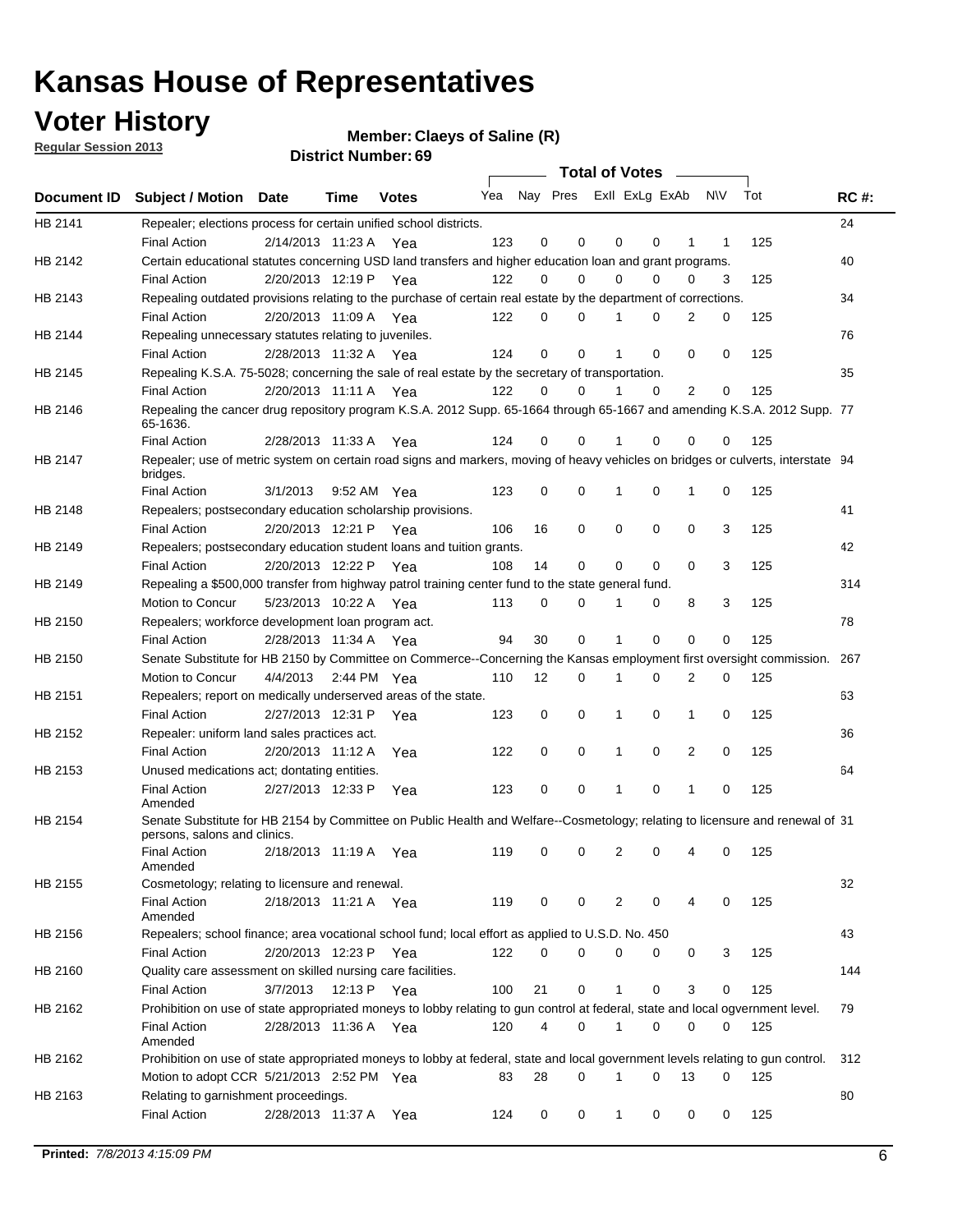## **Voter History**

**Member: Claeys of Saline (R)** 

**Regular Session 2013**

|             |                                                                                                                                                                                                                                    |                       |             | טט וסמוווארו ועוווסו |     |          |          | <b>Total of Votes</b> |          | $\sim$         |                |     |             |
|-------------|------------------------------------------------------------------------------------------------------------------------------------------------------------------------------------------------------------------------------------|-----------------------|-------------|----------------------|-----|----------|----------|-----------------------|----------|----------------|----------------|-----|-------------|
| Document ID | <b>Subject / Motion Date</b>                                                                                                                                                                                                       |                       | Time        | <b>Votes</b>         | Yea | Nay Pres |          | Exll ExLg ExAb        |          |                | <b>NV</b>      | Tot | <b>RC#:</b> |
| HB 2164     | Relating to jurors; information disqualifying prospective juror from jury service.                                                                                                                                                 |                       |             |                      |     |          |          |                       |          |                |                |     | 47          |
|             | <b>Final Action</b><br>Amended                                                                                                                                                                                                     | 2/25/2013 12:12 P Yea |             |                      | 75  | 45       | 0        | 0                     | 0        | 0              | 5              | 125 |             |
| HB 2164     | Juries and grand juries.                                                                                                                                                                                                           |                       |             |                      |     |          |          |                       |          |                |                |     | 284         |
|             | Motion to Adopt CCR 4/5/2013                                                                                                                                                                                                       |                       | 5:53 PM Yea |                      | 92  | 28       | 0        | 2                     | 0        | $\overline{2}$ | 1              | 125 |             |
| HB 2166     | Sub HB 2166 by Committee on Judiciary -- Relating to the medical assistance recovery program.                                                                                                                                      |                       |             |                      |     |          |          |                       |          |                |                |     | 165         |
|             | Final Action Sub Bill 3/19/2013 10:34 A Yea<br>Amended                                                                                                                                                                             |                       |             |                      | 112 | 11       | $\Omega$ |                       | 0        | 1              | 0              | 125 |             |
| HB 2167     | Establishing Native American legislative day at the capitol.                                                                                                                                                                       |                       |             |                      |     |          |          |                       |          |                |                |     | 54          |
|             | <b>Final Action</b>                                                                                                                                                                                                                | 2/26/2013 2:17 PM Yea |             |                      | 119 | 0        | $\Omega$ | 2                     | 0        | $\overline{2}$ | 2              | 125 |             |
| HB 2167     | Senate Substitute for HB 2167 by Committee on Federal and State Affairs -- Concerning fireworks; regulations thereof.                                                                                                              |                       |             |                      |     |          |          |                       |          |                |                |     | 261         |
|             | Motion to Concur                                                                                                                                                                                                                   | 4/4/2013              | 11:11 A Yea |                      | 100 | 23       | 0        | 1                     | 0        | 1              | 0              | 125 |             |
| HB 2169     | Allowing for proceedings to determine final disposition of prisoner's pending probation revocations.                                                                                                                               |                       |             |                      |     |          |          |                       |          |                |                |     | 49          |
|             | <b>Final Action</b>                                                                                                                                                                                                                | 2/26/2013 2:10 PM Yea |             |                      | 119 | 0        | 0        | 0                     | 0        | 0              | 6              | 125 |             |
| HB 2170     | Concerning sentencing dispositions, probation and postrelease supervision.                                                                                                                                                         |                       |             |                      |     |          |          |                       |          |                |                |     | 110         |
|             | <b>Final Action</b><br>Amended                                                                                                                                                                                                     | 3/1/2013              | 10:23 A Yea |                      | 79  | 44       | 0        | 1                     | 0        | 1              | 0              | 125 |             |
| HB 2170     | Concerning sentencing dispositions, probation and postrelease supervision.                                                                                                                                                         |                       |             |                      |     |          |          |                       |          |                |                |     | 256         |
|             | Motion to Concur                                                                                                                                                                                                                   | 4/1/2013              | 10:54 A Yea |                      | 75  | 44       | 0        | 1                     | 0        | $\overline{2}$ | 3              | 125 |             |
| HB 2172     | Cemeteries; cemetery corporations and cemetery merchandise.                                                                                                                                                                        |                       |             |                      |     |          |          |                       |          |                |                |     | 81          |
|             | <b>Final Action</b><br>Amended                                                                                                                                                                                                     | 2/28/2013 11:38 A Yea |             |                      | 124 | 0        | 0        | 1                     | 0        | $\Omega$       | 0              | 125 |             |
| HB 2176     | The Eisenhower foundation license plate.                                                                                                                                                                                           |                       |             |                      |     |          |          |                       |          |                |                |     | 57          |
|             | <b>Final Action</b>                                                                                                                                                                                                                | 2/27/2013 12:11 P     |             | Yea                  | 112 | 11       | $\Omega$ | 0                     | 0        | 1              | 1              | 125 |             |
| HB 2177     | Relating to motor carriers; concerning safety rules and regulations; certificates of convenience and necessity; transportation of 55<br>certain materials.                                                                         |                       |             |                      |     |          |          |                       |          |                |                |     |             |
|             | <b>Final Action</b><br>Amended                                                                                                                                                                                                     | 2/26/2013 2:18 PM Yea |             |                      | 119 | 0        | $\Omega$ | 2                     | 0        | $\overline{2}$ | $\overline{2}$ | 125 |             |
| HB 2179     | Amending the secretary of labor's role of taking assignment of wage claims.                                                                                                                                                        |                       |             |                      |     |          |          |                       |          |                |                |     | 111         |
|             | <b>Final Action</b><br>Amended                                                                                                                                                                                                     | 3/1/2013              | 10:24 A Yea |                      | 87  | 36       | 0        | 1                     | $\Omega$ | 1              | 0              | 125 |             |
| HB 2181     | Authorizing licensing bodies to accept certain online distance education courses towards licensure for military service member 55<br>applicants                                                                                    |                       |             |                      |     |          |          |                       |          |                |                |     |             |
|             | <b>Final Action</b>                                                                                                                                                                                                                | 2/27/2013 12:34 P     |             | Yea                  | 123 | 0        | 0        |                       | 0        | 1              | 0              | 125 |             |
| HB 2182     | Relating to grand juries.                                                                                                                                                                                                          |                       |             |                      |     |          |          |                       |          |                |                |     | 152         |
|             | <b>Final Action</b><br>Amended                                                                                                                                                                                                     | 3/13/2013 11:20 A     |             | Yea                  | 100 | 24       | 0        | 0                     | 0        | 1              | 0              | 125 |             |
| HB 2183     | Substitute HB 2183 by Committee on Health and Human Services - - designation and control of infectious and contagious<br>diseases.                                                                                                 |                       |             |                      |     |          |          |                       |          |                |                |     | 112         |
|             | Final Action Sub Bill 3/1/2013<br>Amended                                                                                                                                                                                          |                       | 10:26 A Yea |                      | 122 | 1        | 0        | 1                     | 0        | 1              | 0              | 125 |             |
| HB 2183     | Substitute HB 2183 by Committee on Health and Human Services -- department of health and environment statutory duties<br>and functions, infectious and contagious diseases, laboratory services, health information technology and |                       |             |                      |     |          |          |                       |          |                |                |     | 297         |
|             | Motion to Adopt CCR 4/5/2013                                                                                                                                                                                                       |                       | 9:37 PM Yea |                      | 120 | 0        | 0        | 2                     | 0        | 2              | 1              | 125 |             |
| HB 2185     | Consolidation of citites and counties; dual majority vote.                                                                                                                                                                         |                       |             |                      |     |          |          |                       |          |                |                |     | 113         |
|             | <b>Final Action</b><br>Amended                                                                                                                                                                                                     | 3/1/2013              | 10:27 A Yea |                      | 119 | 4        | 0        | 1                     | 0        | $\mathbf{1}$   | 0              | 125 |             |
| HB 2193     | Public facilities; accessiblity standards for disabled persons.                                                                                                                                                                    |                       |             |                      |     |          |          |                       |          |                |                |     | 145         |
|             | <b>Final Action</b>                                                                                                                                                                                                                | 3/7/2013              | 12:14 P     | Yea                  | 121 | 0        | 0        | 1                     | 0        | 3              | 0              | 125 |             |
| HB 2195     | Claims against the state; 2012 Joint Committee recommendations.                                                                                                                                                                    |                       |             |                      |     |          |          |                       |          |                |                |     | 146         |
|             | <b>Final Action</b><br>Amended                                                                                                                                                                                                     | 3/7/2013              | 12:16 P Yea |                      | 110 | 10       | 0        | 1                     | 0        | 3              | 1              | 125 |             |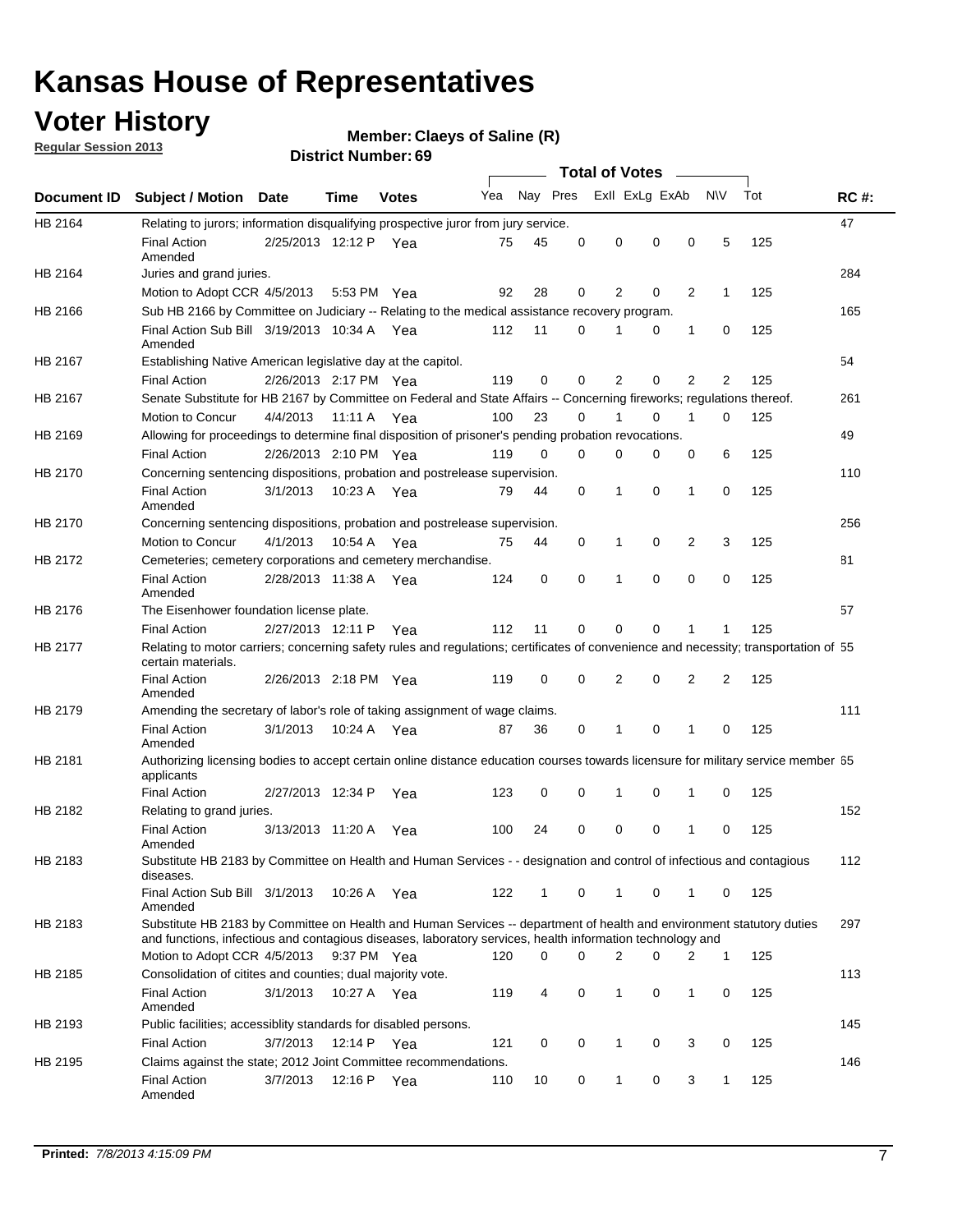## **Voter History**

**Member: Claeys of Saline (R)** 

**Regular Session 2013**

|             |                                                                                                                                                                                                                |                       |             |              |     |              |          | <b>Total of Votes</b> |   |                |             |     |             |
|-------------|----------------------------------------------------------------------------------------------------------------------------------------------------------------------------------------------------------------|-----------------------|-------------|--------------|-----|--------------|----------|-----------------------|---|----------------|-------------|-----|-------------|
| Document ID | <b>Subject / Motion Date</b>                                                                                                                                                                                   |                       | Time        | <b>Votes</b> | Yea | Nay Pres     |          | Exll ExLg ExAb        |   |                | <b>NV</b>   | Tot | <b>RC#:</b> |
| HB 2197     | Kansas state high school activities association; membership of board of directors and executive board.                                                                                                         |                       |             |              |     |              |          |                       |   |                |             |     | 249         |
|             | <b>Emergency Final</b><br><b>Action Amend</b>                                                                                                                                                                  | 3/26/2013 8:46 PM Yea |             |              | 69  | 53           | 0        |                       | 0 | 2              | 0           | 125 |             |
| HB 2199     | Second amendment protection act.                                                                                                                                                                               |                       |             |              |     |              |          |                       |   |                |             |     | 157         |
|             | <b>Final Action</b><br>Amended                                                                                                                                                                                 | 3/14/2013 11:34 A     |             | Yea          | 94  | 29           | 0        | 0                     | 0 | 2              | 0           | 125 |             |
| HB 2199     | Senate Substitute for HB 2199 by Committee on Federal and State Affairs--Secretary of Administration; successor; diretor of<br>accounts and reports; certain rules and regulations; Kansas liguor control act. |                       |             |              |     |              |          |                       |   |                |             |     | 313         |
|             | Motion to adopt CCR 5/22/2013 2:17 PM Yea                                                                                                                                                                      |                       |             |              | 89  | 23           | 0        | 1                     | 0 | 12             | 0           | 125 |             |
| HB 2200     | Executive chief information technology officer; office of information tehcnology services.                                                                                                                     |                       |             |              |     |              |          |                       |   |                |             |     | 114         |
|             | <b>Final Action</b><br>Amended                                                                                                                                                                                 | 3/1/2013              | 10:28 A     | Yea          | 121 | 2            | 0        | 1                     | 0 | 1              | 0           | 125 |             |
| HB 2201     | Telecommunications; regulation by the state corporation commission and distributions from the Kansas universal service<br>fund.                                                                                |                       |             |              |     |              |          |                       |   |                |             |     | 33          |
|             | <b>Final Action</b><br>Amended                                                                                                                                                                                 | 2/18/2013 11:24 A     |             | Yea          | 118 | $\mathbf{1}$ | 0        | 2                     | 0 | 4              | 0           | 125 |             |
| HB 2201     | Telecommunications; regulation by the state corporation commission and distributions from the Kansas universal service<br>fund.                                                                                |                       |             |              |     |              |          |                       |   |                |             |     | 278         |
|             | Motion to Adopt CCR 4/5/2013                                                                                                                                                                                   |                       | 12:57 P     | Yea          | 99  | 20           | 0        | 2                     | 0 | 3              | 1           | 125 |             |
| HB 2202     | Providing automatic relief from certain motor carrier restrictions upon the governor's declaration of emergency.                                                                                               |                       |             |              |     |              |          |                       |   |                |             |     | 44          |
|             | <b>Final Action</b><br>Amended                                                                                                                                                                                 | 2/20/2013 12:25 P     |             | Yea          | 122 | 0            | 0        | 0                     | 0 | 0              | 3           | 125 |             |
| HB 2203     | Relating to exercise of religion.                                                                                                                                                                              |                       |             |              |     |              |          |                       |   |                |             |     | 115         |
|             | <b>Final Action</b><br>Amended                                                                                                                                                                                 | 3/1/2013              |             | 10:31 A Yea  | 109 | 14           | 0        | $\mathbf 1$           | 0 | 1              | 0           | 125 |             |
| HB 2203     | Relating to exercise of religion.                                                                                                                                                                              |                       |             |              |     |              |          |                       |   |                |             |     | 200         |
|             | Motion to Concur                                                                                                                                                                                               | 3/25/2013 9:41 AM Yea |             |              | 109 | 12           | 0        | 2                     | 0 | $\overline{2}$ | 0           | 125 |             |
| HB 2204     | Relating to redemption of real property.                                                                                                                                                                       |                       |             |              |     |              |          |                       |   |                |             |     | 116         |
|             | <b>Final Action</b><br>Amended                                                                                                                                                                                 | 3/1/2013              | 10:32 A     | Yea          | 123 | 0            | 0        | 1                     | 0 | $\mathbf{1}$   | $\mathbf 0$ | 125 |             |
| HB 2204     | Extending the judicial branch surcharge for two years.                                                                                                                                                         |                       |             |              |     |              |          |                       |   |                |             |     | 308         |
|             | Motion to adopt CCR 5/13/2013 10:38 A Yea                                                                                                                                                                      |                       |             |              | 121 | 1            | 0        | 0                     | 0 | 3              | 0           | 125 |             |
| HB 2205     | Adoption hearings; time and waiver of notice.                                                                                                                                                                  |                       |             |              |     |              |          |                       |   |                |             |     | 117         |
|             | <b>Final Action</b><br>Amended                                                                                                                                                                                 | 3/1/2013              | 10:33 A Yea |              | 123 | 0            | 0        | 1                     | 0 | 1              | 0           | 125 |             |
| HB 2207     | Substitute HB 2207 by Committee on Agriculture and Natural Resources--Amending provisions relating to the regulation and<br>certification of animal feeding facilities.                                        |                       |             |              |     |              |          |                       |   |                |             |     | 56          |
|             | Final Action Sub Bill 2/26/2013 2:20 PM Yea                                                                                                                                                                    |                       |             |              | 119 | 0            | 0        | 2                     | 0 | 2              | 2           | 125 |             |
| HB 2207     | Substitute HB 2207 by Committee on Agriculture and Natural Resources--Amending provisions relating to the regulation and 257<br>certification of animal feeding facilities.                                    |                       |             |              |     |              |          |                       |   |                |             |     |             |
|             | Motion to Concur                                                                                                                                                                                               | 4/1/2013              | 2:23 PM Yea |              | 119 | 0            | 0        | 1                     | 0 | 3              | 2           | 125 |             |
| HB 2209     | Amendments to the Kansas offender registration act.                                                                                                                                                            |                       |             |              |     |              |          |                       |   |                |             |     | 66          |
|             | <b>Final Action</b><br>Amended                                                                                                                                                                                 | 2/27/2013 12:35 P Yea |             |              | 123 | 0            | 0        | $\mathbf{1}$          | 0 | $\mathbf{1}$   | 0           | 125 |             |
| HB 2210     | Elections; change of party affiliation.                                                                                                                                                                        |                       |             |              |     |              |          |                       |   |                |             |     | 132         |
|             | <b>Emergency Final</b><br><b>Action Amend</b>                                                                                                                                                                  | 3/1/2013              | 1:02 PM Yea |              | 72  | 49           | 0        | 1                     | 0 | 1              | 2           | 125 |             |
| HB 2212     | Concerning the requirements to receiving a service grant through the veterans claims assistance program.                                                                                                       |                       |             |              |     |              |          |                       |   |                |             |     | 118         |
|             | <b>Final Action</b>                                                                                                                                                                                            | 3/1/2013              | 10:34 A Yea |              | 123 | 0            | 0        | $\mathbf{1}$          | 0 | 1              | 0           | 125 |             |
| HB 2213     | Member elections and retirement benefit determinations and one-time payments under KPERS act of 2015.                                                                                                          |                       |             |              |     |              |          |                       |   |                |             |     | 27          |
|             | <b>Final Action</b><br>Amended                                                                                                                                                                                 | 2/15/2013 11:19 A Yea |             |              | 115 | 0            | 0        | 2                     | 2 | 3              | 3           | 125 |             |
| HB 2213     | Member elections and retirement benefit determinations and one-time payments under KPERS act of 2015.                                                                                                          |                       |             |              |     |              |          |                       |   |                |             |     | 311         |
|             | Motion to adopt CCR 5/20/2013 2:11 PM Yea                                                                                                                                                                      |                       |             |              | 104 | $\Omega$     | $\Omega$ | $\mathbf 1$           | 0 | 16             | 4           | 125 |             |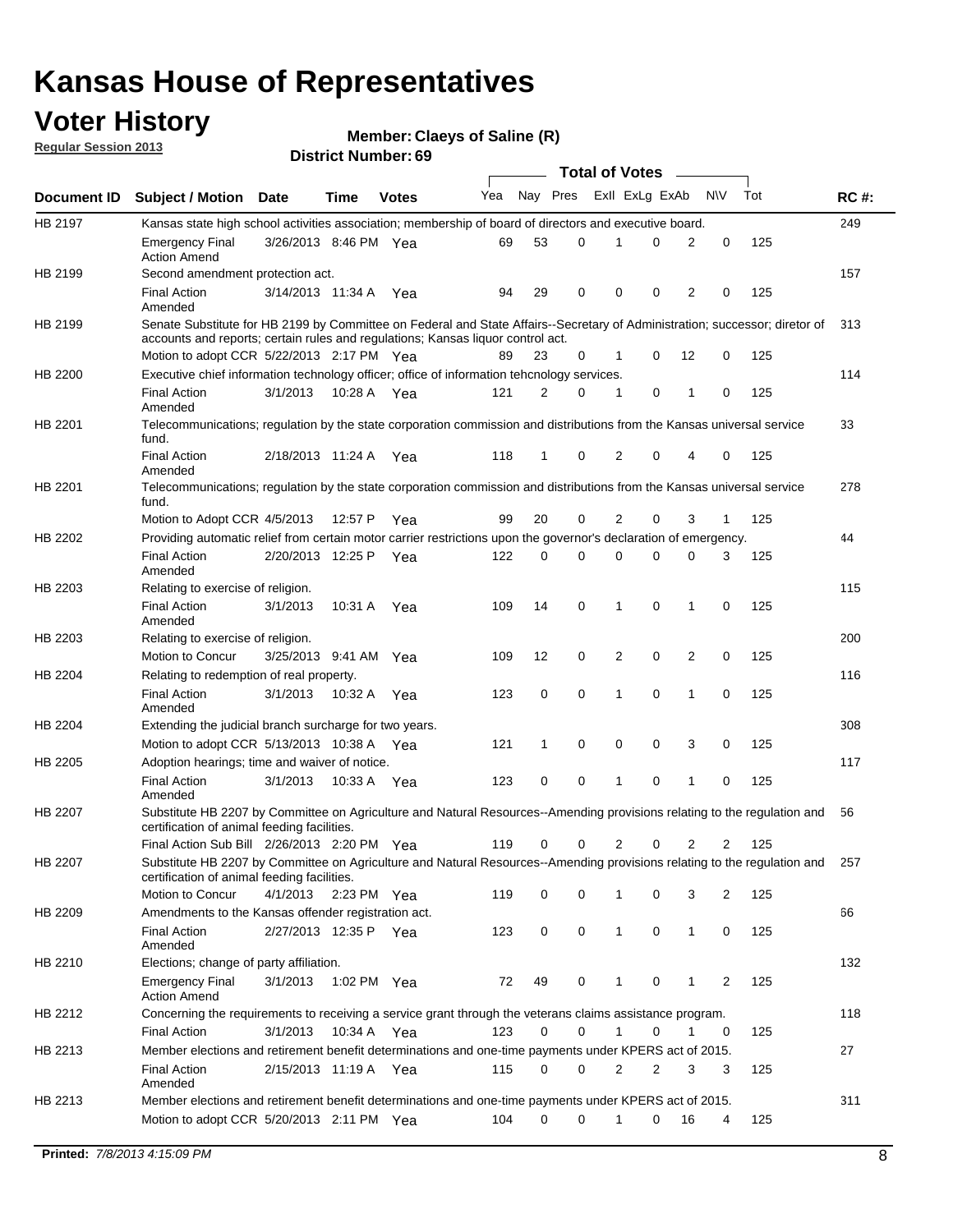## **Voter History**

**Member: Claeys of Saline (R)** 

**Regular Session 2013**

|                    |                                                                                                                                                                                                       |                       |             | טט . וסעווואזו ואו ווסוע |                             |              |          |              | <b>Total of Votes</b> | $\sim$         |           |     |             |
|--------------------|-------------------------------------------------------------------------------------------------------------------------------------------------------------------------------------------------------|-----------------------|-------------|--------------------------|-----------------------------|--------------|----------|--------------|-----------------------|----------------|-----------|-----|-------------|
| <b>Document ID</b> | <b>Subject / Motion</b>                                                                                                                                                                               | Date                  | Time        | <b>Votes</b>             | Yea Nay Pres ExII ExLg ExAb |              |          |              |                       |                | <b>NV</b> | Tot | <b>RC#:</b> |
| HB 2216            | Repealing certain joint committees and amending related statutes; amending the joint committees on special claims against<br>the state.                                                               |                       |             |                          |                             |              |          |              |                       |                |           |     | 119         |
|                    | <b>Final Action</b><br>Amended                                                                                                                                                                        | 3/1/2013              | 10:36 A     | Yea                      | 91                          | 32           | 0        | 1            | 0                     | 1              | 0         | 125 |             |
| HB 2216            | Repealing certain joint committees and amending related statutes; amending the joint committees on special claims against<br>the state.                                                               |                       |             |                          |                             |              |          |              |                       |                |           |     | 323         |
|                    | Motion to adopt CCR 6/2/2013                                                                                                                                                                          |                       | 12:18 A     | Yea                      | 81                          | 28           | 0        | 1            | 0                     | 6              | 9         | 125 |             |
| HB 2217            | Creating the crime of female genital mutilation and setting the penalty.                                                                                                                              |                       |             |                          |                             |              |          |              |                       |                |           |     | 120         |
|                    | <b>Final Action</b><br>Amended                                                                                                                                                                        | 3/1/2013              |             | 10:37 A Yea              | 123                         | 0            | 0        | 1            | $\mathbf 0$           | $\mathbf{1}$   | 0         | 125 |             |
| HB 2218            | Driving under the influence of alcohol or drugs; tests; implied consent; administrative hearings.                                                                                                     |                       |             |                          |                             |              |          |              |                       |                |           |     | 82          |
|                    | <b>Final Action</b>                                                                                                                                                                                   | 2/28/2013 11:40 A Yea |             |                          | 124                         | 0            | 0        | 1            | $\Omega$              | 0              | 0         | 125 |             |
| HB 2218            | Driving under the influence of alcohol or drugs; boating under the influence of alcohol or drugs; tests; implied consent;<br>administrative hearings; aggravated battery DUI.                         |                       |             |                          |                             |              |          |              |                       |                |           |     | 303         |
|                    | Motion to adopt CCR 5/9/2013                                                                                                                                                                          |                       | 11:46 A Yea |                          | 120                         | 2            | 0        | 1            | 0                     | 1              | 1         | 125 |             |
| HB 2221            | Enacting the equal access act; school employees; professional employees organization.                                                                                                                 |                       |             |                          |                             |              |          |              |                       |                |           |     | 83          |
|                    | <b>Final Action</b>                                                                                                                                                                                   | 2/28/2013 11:42 A Yea |             |                          | 71                          | 53           | 0        | 1            | 0                     | 0              | 0         | 125 |             |
| HB 2222            | School districts; bullying policies.                                                                                                                                                                  |                       |             |                          |                             |              |          |              |                       |                |           |     | 141         |
|                    | <b>Emergency Final</b><br><b>Action Amend</b>                                                                                                                                                         | 3/1/2013              |             | 1:13 PM Yea              | 119                         | $\mathbf{1}$ | 1        | 1            | 0                     | $\mathbf{1}$   | 2         | 125 |             |
| HB 2228            | Decreased employer payments to group insurance reserve fund for KPERS plan of death and long-term disability benefits<br>during fiscal years 2014 and 2015.                                           |                       |             |                          |                             |              |          |              |                       |                |           |     | 28          |
|                    | <b>Final Action</b><br>Amended                                                                                                                                                                        | 2/15/2013 11:21 A Yea |             |                          | 115                         | 0            | 0        | 2            | 2                     | 3              | 3         | 125 |             |
| HB 2231            | Substitute HB 2231 by Committee on Appropriations - Appropriations for FY 2014, FY 2015, FY 2016, FY 2017 and FY 2018<br>for various state agencies; capital improvement projects.                    |                       |             |                          |                             |              |          |              |                       |                |           |     | 177         |
|                    | Final Action Sub Bill 3/20/2013 10:29 A Yea<br>Amended                                                                                                                                                |                       |             |                          | 68                          | 55           | 0        |              | 0                     | 1              | 0         | 125 |             |
| HB 2234            | Contracts between the Kansas turnpike authority and the Kansas department of transportation.                                                                                                          |                       |             |                          |                             |              |          |              |                       |                |           |     | 151         |
|                    | <b>Final Action</b><br>Amended                                                                                                                                                                        | 3/11/2013 11:16 A Yea |             |                          | 81                          | 41           | $\Omega$ | 0            | 1                     | $\overline{2}$ | 0         | 125 |             |
| HB 2234            | Naming the secretary of transportation as the director of operations of the Kansas turnpike authority; pertaining to certain<br>contracts between the authority and the department of transportation. |                       |             |                          |                             |              |          |              |                       |                |           |     | 299         |
|                    | Motion to Adopt CCR 4/5/2013                                                                                                                                                                          |                       | 10:12 P     | Yea                      | 76                          | 44           | 0        | 2            | 0                     | 2              | 1         | 125 |             |
| HB 2244            | Taxation of watercraft.<br><b>Emergency Final</b>                                                                                                                                                     | 3/26/2013 8:49 PM Yea |             |                          | 107                         | 15           | 0        | 1            | 0                     | 2              | 0         | 125 | 250         |
|                    | <b>Action Amend</b>                                                                                                                                                                                   |                       |             |                          |                             |              |          |              |                       |                |           |     |             |
| HB 2249            | City annexation of fire district land; double taxation; refund.                                                                                                                                       |                       |             |                          |                             |              |          |              |                       |                |           |     | 121         |
|                    | Final Action 3/1/2013 10:39 A Yea<br>Amended                                                                                                                                                          |                       |             |                          | 101                         | 22           | 0        | $\mathbf{1}$ | 0                     | $\mathbf{1}$   | 0         | 125 |             |
| HB 2249            | Certain property issues; fire districts; historic preservation; solid waste.                                                                                                                          |                       |             |                          |                             |              |          |              |                       |                |           |     | 310         |
|                    | Motion to Adopt CCR 5/17/2013 10:25 A Yea                                                                                                                                                             |                       |             |                          | 92                          | 18           | 0        | 1            | 0                     | 14             | 0         | 125 |             |
| HB 2252            | Eliminating the statute of limitations for prosecutions of rape and aggravated criminal sodomy.                                                                                                       |                       |             |                          |                             |              |          |              |                       |                |           |     | 122         |
|                    | <b>Final Action</b><br>Amended                                                                                                                                                                        | 3/1/2013              |             | 10:40 A Yea              | 123                         | 0            | 0        | 1            | 0                     | $\mathbf{1}$   | 0         | 125 |             |
| HB 2253            | Abortion; prohibiting funding for abortion services; amending late-term abortion and woman's- right-to-know statutes.                                                                                 |                       |             |                          |                             |              |          |              |                       |                |           |     | 178         |
|                    | <b>Final Action</b><br>Amended                                                                                                                                                                        | 3/20/2013 10:31 A Yea |             |                          | 92                          | 31           | 0        | 1            | 0                     | 1              | 0         | 125 |             |
| HB 2253            | Abortion; prohibiting funding for abortion services; amending late-term abortion and woman's- right-to-know statutes.                                                                                 |                       |             |                          |                             |              |          |              |                       |                |           |     | 301         |
|                    | Motion to Adopt CCR 4/5/2013                                                                                                                                                                          |                       |             | 10:34 P Yea              | 90                          | 30           | 0        | 2            | 0                     | 2              | 1         | 125 |             |
| HB 2255            | Economic development; investments in telecommunications machinery and equipment.                                                                                                                      |                       |             |                          |                             |              |          |              |                       |                |           |     | 142         |
|                    | EFA Sub Bill<br>Amended                                                                                                                                                                               | 3/1/2013              |             | 1:15 PM $Yea$            | 116                         | 5            | 0        | 1            | 0                     | 1              | 2         | 125 |             |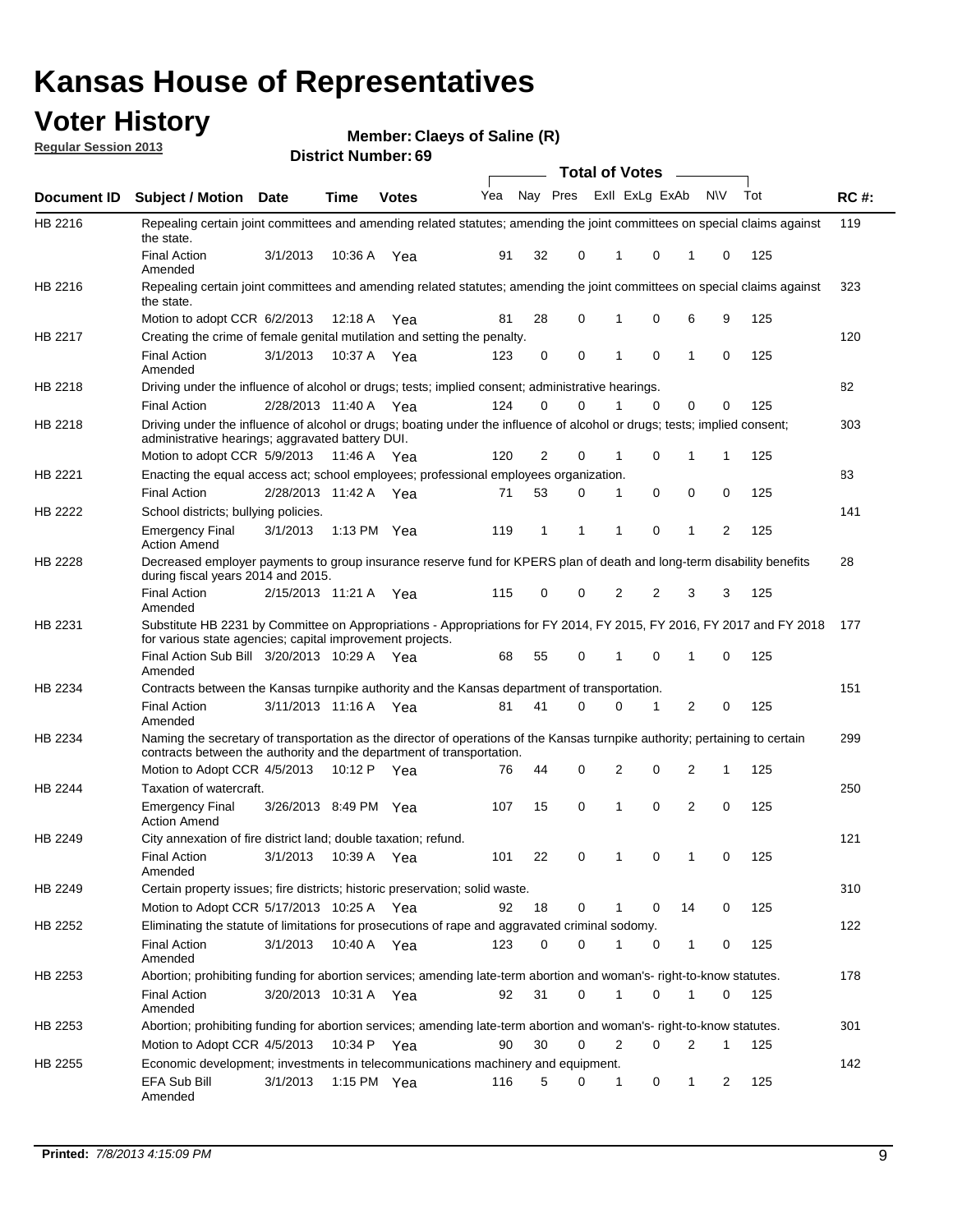## **Voter History**

**Member: Claeys of Saline (R)** 

**Regular Session 2013**

|                    |                                                                                                                                                                                       |                       |             |              |     |                         |          | <b>Total of Votes</b> |   | $\overline{\phantom{a}}$ |                |     |             |
|--------------------|---------------------------------------------------------------------------------------------------------------------------------------------------------------------------------------|-----------------------|-------------|--------------|-----|-------------------------|----------|-----------------------|---|--------------------------|----------------|-----|-------------|
| <b>Document ID</b> | <b>Subject / Motion Date</b>                                                                                                                                                          |                       | <b>Time</b> | <b>Votes</b> | Yea | Nay Pres Exll ExLg ExAb |          |                       |   |                          | <b>NV</b>      | Tot | <b>RC#:</b> |
| HB 2259            | Domestic relations; relating to dissolution of marriage;                                                                                                                              |                       |             |              |     |                         |          |                       |   |                          |                |     | 58          |
|                    | <b>Final Action</b>                                                                                                                                                                   | 2/27/2013 12:12 P     |             | Yea          | 123 | 0                       | 0        | 1                     | 0 | 1                        | 0              | 125 |             |
| HB 2261            | Authorizing the expenditure of unencumbered balances held by school district; removing the cap for contingency reserve<br>fund.                                                       |                       |             |              |     |                         |          |                       |   |                          |                |     | 48          |
|                    | <b>Final Action</b><br>Amended                                                                                                                                                        | 2/25/2013 12:13 P     |             | Yea          | 120 | 0                       | 0        | 0                     | 0 | 0                        | 5              | 125 |             |
| HB 2261            | School districts; expenditure of unencumbered bala ces; removing the cap for contingency reserve fund; establishing celebrate 305<br>freedom week; bullying policies. ies.            |                       |             |              |     |                         |          |                       |   |                          |                |     |             |
|                    | Motion to adopt CCR 5/9/2013                                                                                                                                                          |                       | 2:25 PM Yea |              | 119 | 1                       | 0        | 1                     | 0 | 4                        | 0              | 125 |             |
| HB 2262            | Substitute HB 2262 by Committee on Appropriations - Amending the percentage amount that is deposited into the oil and gas 210<br>valuation depletion trust fund from 12.41% to 8.25%. |                       |             |              |     |                         |          |                       |   |                          |                |     |             |
|                    | Final Action Sub Bill 3/26/2013 9:58 AM Yea                                                                                                                                           |                       |             |              | 96  | 23                      | 0        |                       | 0 | 5                        | 0              | 125 |             |
| HB 2267            | Income tax, credits, high performance incentive program; subtraction modifications, certain expenses related to living dinor<br>organ donations.                                      |                       |             |              |     |                         |          |                       |   |                          |                |     | 252         |
|                    | <b>Emergency Final</b><br><b>Action Amend</b>                                                                                                                                         | 3/26/2013 8:52 PM Yea |             |              | 106 | 16                      | 0        | 1                     | 0 | 2                        | 0              | 125 |             |
| HB 2269            | John Bower memorial highway.                                                                                                                                                          |                       |             |              |     |                         |          |                       |   |                          |                |     | 84          |
|                    | <b>Final Action</b><br>Amended                                                                                                                                                        | 2/28/2013 11:44 A     |             | Yea          | 114 | 10                      | 0        | $\mathbf 1$           | 0 | 0                        | 0              | 125 |             |
| HB 2272            | Exempting IRB-purchased property from property taxatin without state ownerhsip requirement.                                                                                           |                       |             |              |     |                         |          |                       |   |                          |                |     | 123         |
|                    | <b>Final Action</b>                                                                                                                                                                   | 3/1/2013              | 10:41 A     | Yea          | 123 | 0                       | 0        | 1                     | 0 | $\mathbf{1}$             | 0              | 125 |             |
| HB 2278            | Creating a penalty enhancement for the theft or burglary of a firearm.                                                                                                                |                       |             |              |     |                         |          |                       |   |                          |                |     | 135         |
|                    | <b>Emergency Final</b><br><b>Action Amend</b>                                                                                                                                         | 3/1/2013              | 1:06 PM Yea |              | 117 | 4                       | 0        | 1                     | 0 | 1                        | $\overline{2}$ | 125 |             |
| HB 2280            | School districts; establishing celebrate freedom week and related curriculum.                                                                                                         |                       |             |              |     |                         |          |                       |   |                          |                |     | 140         |
|                    | <b>Emergency Final</b><br><b>Action Amend</b>                                                                                                                                         | 3/1/2013              | 1:12 PM Yea |              | 95  | 25                      | 1        | 1                     | 0 | 1                        | 2              | 125 |             |
| HB 2294            | Kansas uniform securities act.                                                                                                                                                        |                       |             |              |     |                         |          |                       |   |                          |                |     | 124         |
|                    | <b>Final Action</b>                                                                                                                                                                   | 3/1/2013              | 10:42 A     | Yea          | 123 | 0                       | 0        | 1                     | 0 | 1                        | 0              | 125 |             |
| HB 2296            | Campaign finance; permitted uses of campaign funds.                                                                                                                                   |                       |             |              |     |                         |          |                       |   |                          |                |     | 148         |
|                    | <b>Final Action</b>                                                                                                                                                                   | 3/8/2013              | 11:12 A Yea |              | 120 | 1                       | 0        | 0                     | 1 | 2                        | 1              | 125 |             |
| HB 2298            | Amending the crimes of interference with law enforcement and giving a false alarm.                                                                                                    |                       |             |              |     |                         |          |                       |   |                          |                |     | 136         |
|                    | <b>Emergency Final</b><br>Action                                                                                                                                                      | 3/1/2013              | 1:07 PM Yea |              | 121 | 0                       | 0        | 1                     | 0 | 1                        | 2              | 125 |             |
| HB 2302            | Relating to drug screening, criminal history record check and fingerprinting of certain persons and employees.                                                                        |                       |             |              |     |                         |          |                       |   |                          |                |     | 85          |
|                    | <b>Final Action</b><br>Amended                                                                                                                                                        | 2/28/2013 11:45 A     |             | Yea          | 124 | 0                       | $\Omega$ | 1                     | 0 | 0                        | 0              | 125 |             |
| HB 2303            | Relating to drivier's license fees; driving under the influence equipment fund.                                                                                                       |                       |             |              |     |                         |          |                       |   |                          |                |     | 125         |
|                    | <b>Final Action</b><br>Amended                                                                                                                                                        | 3/1/2013              | 10:44 A     | Yea          | 113 | 10                      | 0        |                       | 0 |                          | 0              | 125 |             |
| HB 2305            | Kansas storage tank act and containment of underground storage tanks.                                                                                                                 |                       |             |              |     |                         |          |                       |   |                          |                |     | 126         |
|                    | <b>Final Action</b>                                                                                                                                                                   | 3/1/2013              | 10:45 A     | Yea          | 123 | 0                       | 0        | 1                     | 0 | 1                        | 0              | 125 |             |
| HB 2305            | Kansas storage tank act and containment of underground storage tanks.                                                                                                                 |                       |             |              |     |                         |          |                       |   |                          |                |     | 197         |
|                    | Motion to Concur                                                                                                                                                                      | 3/22/2013 11:36 A     |             | Yea          | 119 | 0                       | 0        | 2                     | 0 | 3                        | $\mathbf{1}$   | 125 |             |
| HB 2311            | Increasing delinquent registration fees.                                                                                                                                              |                       |             |              |     |                         |          |                       |   |                          |                |     | 127         |
|                    | <b>Final Action</b>                                                                                                                                                                   | 3/1/2013              | 10:50 A     | Nay          | 24  | 99                      | 0        | 1                     | 0 | $\mathbf{1}$             | 0              | 125 |             |
| HB 2312            | Kansas uninsurable health insurance plan; increase in life time limit.                                                                                                                |                       |             |              |     |                         |          |                       |   |                          |                |     | 95          |
|                    | <b>Final Action</b>                                                                                                                                                                   | 3/1/2013              | 9:53 AM Yea |              | 123 | 0                       | 0        | 1                     | 0 | $\mathbf{1}$             | 0              | 125 |             |
| HB 2318            | Authorizing use of motorcycle headlamp modulation systems and side lamps.                                                                                                             |                       |             |              |     |                         |          |                       |   |                          |                |     | 128         |
|                    | <b>Final Action</b><br>Amended                                                                                                                                                        | 3/1/2013              | 10:52 A     | Yea          | 123 | 0                       | 0        | 1                     | 0 | 1                        | 0              | 125 |             |
| HB 2318            | Authorizing use of motorcycle headlamp modulation systems and side lamps.                                                                                                             |                       |             |              |     |                         |          |                       |   |                          |                |     | 201         |
|                    | Motion to Concur                                                                                                                                                                      | 3/25/2013 9:44 AM Yea |             |              | 121 | 0                       | 0        | 2                     | 0 | 2                        | 0              | 125 |             |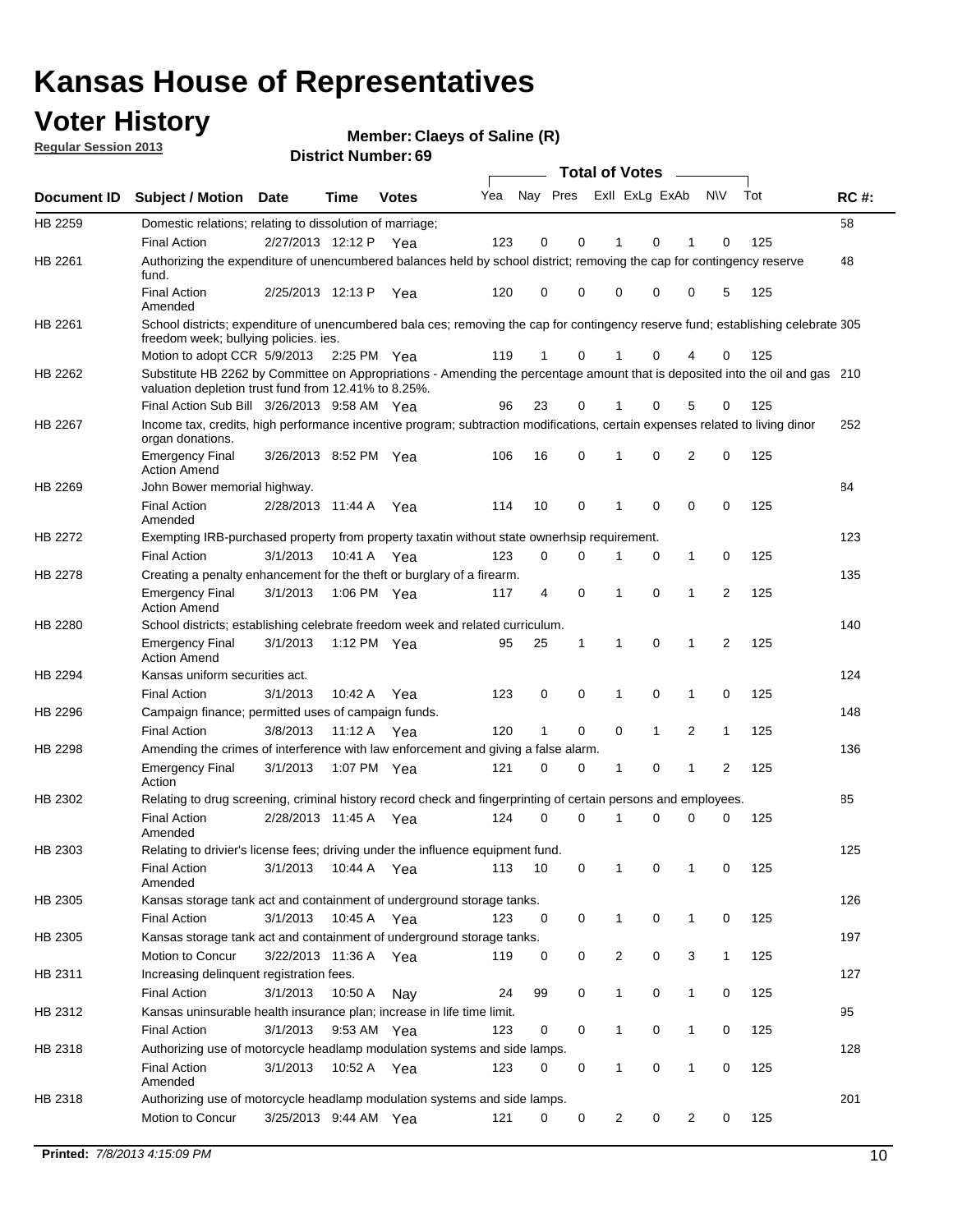## **Voter History**

**Member: Claeys of Saline (R)** 

**Regular Session 2013**

|             |                                                                                                                                                                                             |                       |             |               |     |             |             | <b>Total of Votes</b> |   |                |           |     |             |
|-------------|---------------------------------------------------------------------------------------------------------------------------------------------------------------------------------------------|-----------------------|-------------|---------------|-----|-------------|-------------|-----------------------|---|----------------|-----------|-----|-------------|
| Document ID | <b>Subject / Motion</b>                                                                                                                                                                     | <b>Date</b>           | Time        | <b>Votes</b>  | Yea | Nay Pres    |             | Exll ExLg ExAb        |   |                | <b>NV</b> | Tot | <b>RC#:</b> |
| HB 2319     | Creating the coalition of innovative districts act.                                                                                                                                         |                       |             |               |     |             |             |                       |   |                |           |     | 149         |
|             | <b>Final Action</b><br>Amended                                                                                                                                                              | 3/8/2013              | 11:17 A     | Yea           | 74  | 47          | 0           | 0                     | 1 | 3              | 0         | 125 |             |
| HB 2319     | Creating the coalition of innovative districts act.                                                                                                                                         |                       |             |               |     |             |             |                       |   |                |           |     | 279         |
|             | Motion to Adopt CCR 4/5/2013                                                                                                                                                                |                       |             | 1:03 PM Yea   | 71  | 47          | 0           | 2                     | 0 | 3              | 2         | 125 |             |
| HB 2322     | Relating to the division of health of the department of health and environment.                                                                                                             |                       |             |               |     |             |             |                       |   |                |           |     | 86          |
|             | <b>Final Action</b><br>Amended                                                                                                                                                              | 2/28/2013 11:46 A Yea |             |               | 118 | 6           | 0           | 1                     | 0 | 0              | 0         | 125 |             |
| HB 2326     | VoIP and IP enabled services.                                                                                                                                                               |                       |             |               |     |             |             |                       |   |                |           |     | 129         |
|             | <b>Final Action</b><br>Amended                                                                                                                                                              | 3/1/2013              | 10.53 A     | Yea           | 123 | $\mathbf 0$ | 0           | $\mathbf{1}$          | 0 | 1              | 0         | 125 |             |
| HB 2338     | Courts; docket fees.                                                                                                                                                                        |                       |             |               |     |             |             |                       |   |                |           |     | 211         |
|             | <b>Final Action</b><br>Amended                                                                                                                                                              | 3/26/2013 10:00 A     |             | Yea           | 67  | 52          | 0           | $\mathbf 1$           | 0 | 5              | 0         | 125 |             |
| HB 2339     | Allowing insurers to return premiums to a policyholder separate from the notice of an adverse underwriting decision.                                                                        |                       |             |               |     |             |             |                       |   |                |           |     | 67          |
|             | <b>Final Action</b>                                                                                                                                                                         | 2/28/2013 11:16 A Yea |             |               | 124 | 0           | 0           |                       | 0 | 0              | 0         | 125 |             |
| HB 2339     | Combining life insurance with certain additional health related riders, insurance agents-lines of insurance, health insurance for 287<br>certain firefighters and law enforcement officers. |                       |             |               |     |             |             |                       |   |                |           |     |             |
|             | Motion to Adopt CCR 4/5/2013 7:15 PM Yea                                                                                                                                                    |                       |             |               | 116 | 4           | 0           | 2                     | 0 | 2              | -1        | 125 |             |
| HB 2343     | Relating to the secretary of health and environment; office of laboratory services.                                                                                                         |                       |             |               |     |             |             |                       |   |                |           |     | 130         |
|             | <b>Final Action</b>                                                                                                                                                                         | 3/1/2013              | 10:54 A Yea |               | 89  | 34          | 0           | 1                     | 0 | $\mathbf{1}$   | 0         | 125 |             |
| HB 2349     | School districts; audit by legislative post audit committee.                                                                                                                                |                       |             |               |     |             |             |                       |   |                |           |     | 87          |
|             | <b>Final Action</b><br>Amended                                                                                                                                                              | 2/28/2013 11:48 A Yea |             |               | 120 | 4           | $\mathbf 0$ | $\mathbf{1}$          | 0 | $\mathbf 0$    | 0         | 125 |             |
| HB 2349     | School districts; audit by legislative post audit committee.                                                                                                                                |                       |             |               |     |             |             |                       |   |                |           |     | 291         |
|             | Motion to Concur                                                                                                                                                                            | 4/5/2013              |             | 7:55 PM Yea   | 118 | 2           | 0           | 2                     | 0 | 2              | 1         | 125 |             |
| HB 2352     | Maximum benefits increased for certain members of the Kansas police and firemen's retirement system.                                                                                        |                       |             |               |     |             |             |                       |   |                |           |     | 88          |
|             | <b>Final Action</b>                                                                                                                                                                         | 2/28/2013 11:49 A     |             | Yea           | 124 | 0           | 0           | 1                     | 0 | 0              | 0         | 125 |             |
| HB 2353     | Adding certain controlled substances as schedule I drugs.                                                                                                                                   |                       |             |               |     |             |             |                       |   |                |           |     | 138         |
|             | Emergency Final<br>Action                                                                                                                                                                   | 3/1/2013              |             | 1:09 PM Yea   | 121 | 0           | 0           | $\mathbf{1}$          | 0 | 1              | 2         | 125 |             |
| HB 2357     | 242nd engineer company ae" KS army national guard ae" membrial highway.                                                                                                                     |                       |             |               |     |             |             |                       |   |                |           |     | 96          |
|             | <b>Final Action</b>                                                                                                                                                                         | 3/1/2013              |             | 9:54 AM Yea   | 123 | 0           | 0           | 1                     | 0 | 1              | 0         | 125 |             |
| HB 2357     | 242nd engineer company-KS army national guard- highway.                                                                                                                                     |                       |             |               |     |             |             |                       |   |                |           |     | 202         |
|             | Motion to Concur                                                                                                                                                                            | 3/25/2013 9:47 AM Yea |             |               | 121 | $\mathbf 0$ | $\mathbf 0$ | 2                     | 0 | $\overline{2}$ | 0         | 125 |             |
| HB 2363     | Exempting certain aggregate mining operations from department of health and environment regulations.                                                                                        |                       |             |               |     |             |             |                       |   |                |           |     | 131         |
|             | <b>Final Action</b><br>Amended                                                                                                                                                              | 3/1/2013              | 10:56 A     | Yea           | 123 | 0           | 0           | 1                     | 0 | 1              | 0         | 125 |             |
| HB 2363     | Water; wastewater regulations for sand and gravel; streams, dams and water obstructions.                                                                                                    |                       |             |               |     |             |             |                       |   |                |           |     | 280         |
|             | Motion to Adopt CCR 4/5/2013                                                                                                                                                                |                       |             | 1:10 PM $Yea$ | 119 | 0           | 0           | 2                     | 0 | 3              | 1         | 125 |             |
| HB 2368     | Relating to the governor's mental health services planning council.<br>Emergency Final                                                                                                      | 3/1/2013              |             | 1:08 PM Yea   | 121 | 0           | 0           | 1                     | 0 | $\mathbf{1}$   | 2         | 125 | 137         |
| HB 2377     | Action Amend<br>Relating to court fees and costs; judicial branch surcharge fund.                                                                                                           |                       |             |               |     |             |             |                       |   |                |           |     | 212         |
|             | Final Action                                                                                                                                                                                | 3/26/2013 10:01 A Yea |             |               | 118 | 1           | 0           |                       | 0 | 5              | 0         | 125 |             |
| HB 2378     | Sales tax exemption for sales of certain machinery and equipment used for surface mining activities.                                                                                        |                       |             |               |     |             |             |                       |   |                |           |     | 251         |
|             | Emergency Final<br><b>Action Amend</b>                                                                                                                                                      | 3/26/2013 8:51 PM Nay |             |               | 104 | 18          | 0           | 1                     | 0 | 2              | 0         | 125 |             |
| HB 2381     | Election campaign finance; removing certain limitations to contributions made during legislative sessions.                                                                                  |                       |             |               |     |             |             |                       |   |                |           |     | 198         |
|             | <b>Final Action</b>                                                                                                                                                                         | 3/25/2013 9:30 AM Yea |             |               | 100 | 21          | 0           | 2                     | 0 | $\overline{2}$ | 0         | 125 |             |
|             | Amended                                                                                                                                                                                     |                       |             |               |     |             |             |                       |   |                |           |     |             |
| HB 2387     | Clarifying that felony murder is not a lesser included offense of capital murder.                                                                                                           |                       |             |               |     |             |             |                       |   |                |           |     | 213         |
|             | <b>Final Action</b>                                                                                                                                                                         | 3/26/2013 10:02 A     |             | Yea           | 117 | 2           | 0           | 1                     | 0 | 5              | 0         | 125 |             |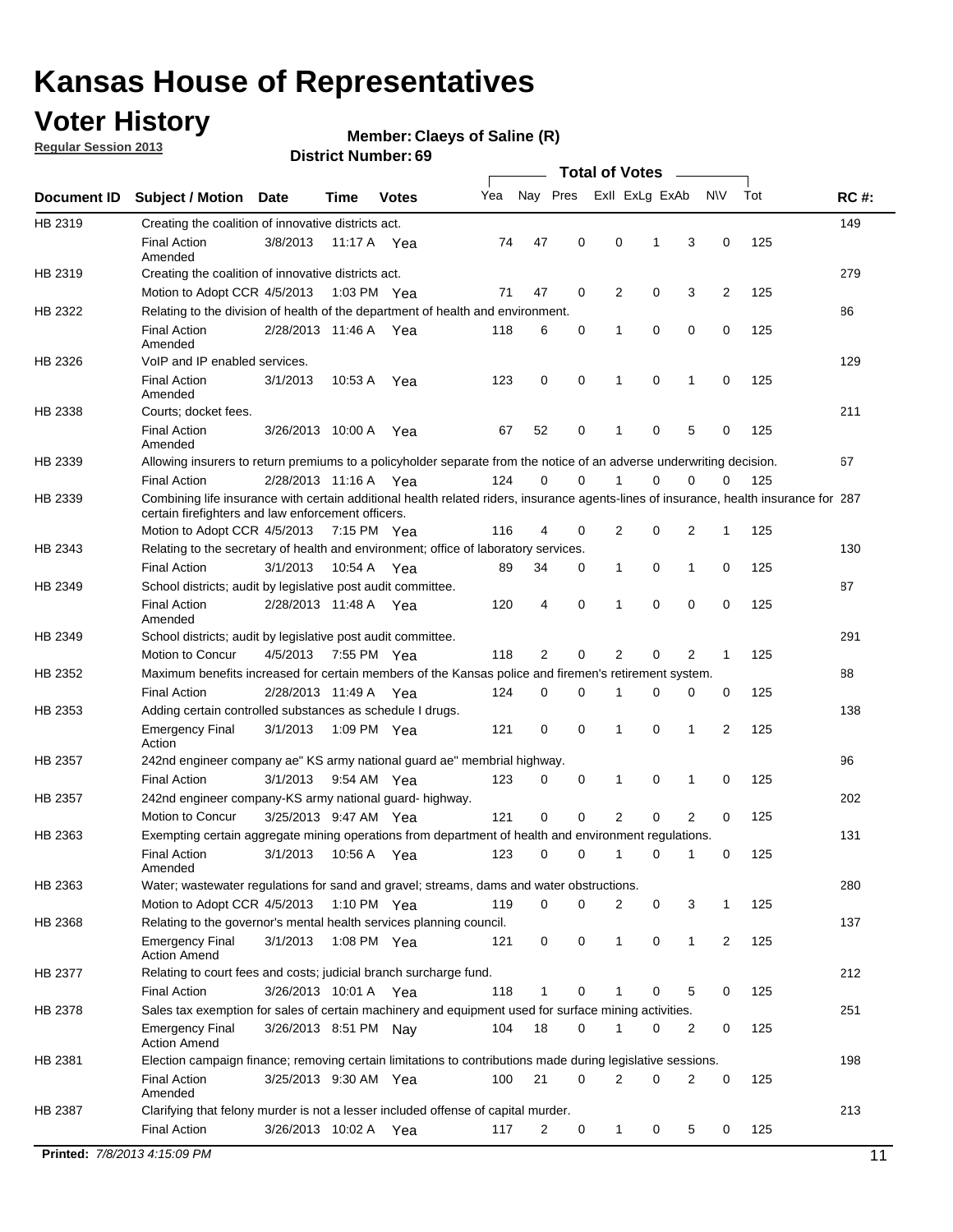## **Voter History**

**Member: Claeys of Saline (R)** 

**Regular Session 2013**

|                 |                                                                                                                                                                                                                                                  |                       |         | טט הסעוווטנו ועוווסו |     |              |             |              | <b>Total of Votes</b> | $\sim$         |           |     |             |
|-----------------|--------------------------------------------------------------------------------------------------------------------------------------------------------------------------------------------------------------------------------------------------|-----------------------|---------|----------------------|-----|--------------|-------------|--------------|-----------------------|----------------|-----------|-----|-------------|
| Document ID     | <b>Subject / Motion Date</b>                                                                                                                                                                                                                     |                       | Time    | <b>Votes</b>         | Yea | Nay Pres     |             |              | Exll ExLg ExAb        |                | <b>NV</b> | Tot | <b>RC#:</b> |
| HB 2389         | Capital murder; notice of intent to seek the death penalty.                                                                                                                                                                                      |                       |         |                      |     |              |             |              |                       |                |           |     | 214         |
|                 | <b>Final Action</b>                                                                                                                                                                                                                              | 3/26/2013 10:03 A Yea |         |                      | 118 | 1            | 0           | 1            | 0                     | 5              | 0         | 125 |             |
| HB 2391         | School finance; amount of tax levy authorized to finance ancillary school facilities.                                                                                                                                                            |                       |         |                      |     |              |             |              |                       |                |           |     | 237         |
|                 | <b>Emergency Final</b><br><b>Action Amend</b>                                                                                                                                                                                                    | 3/26/2013 8:30 PM Yea |         |                      | 64  | 57           | $\Omega$    | 1            | 0                     | $\overline{2}$ | 1         | 125 |             |
| HB 2391         | Senate Substitute for HB 2391 by Committee on Ways and Means - Creating the joint committee on uniform educational<br>standards oversight.                                                                                                       |                       |         |                      |     |              |             |              |                       |                |           |     | 321         |
|                 | Sub Motion to Concur 6/1/2013                                                                                                                                                                                                                    |                       | 10:06 P | Yea                  | 55  | 58           | 0           | 0            | 0                     | 6              | 6         | 125 |             |
| HB 2396         | Allowing the secretary of administration to identify state owned real property as surplus property and establishing an appeals 253<br>process of such identification; also amending procedures for the disposition of state surplus real estate. |                       |         |                      |     |              |             |              |                       |                |           |     |             |
|                 | <b>Emergency Final</b><br><b>Action Amend</b>                                                                                                                                                                                                    | 3/26/2013 8:53 PM Yea |         |                      | 122 | 0            | $\Omega$    |              | 0                     | 2              | 0         | 125 |             |
| HB 2403         | Issuing \$1,500,000,000 of pension obligation bonds to finance a portion of the unfunded actuarial liability of KPERS.                                                                                                                           |                       |         |                      |     |              |             |              |                       |                |           |     | 236         |
|                 | <b>Final Action</b><br>Amended                                                                                                                                                                                                                   | 3/26/2013 8:29 PM Yea |         |                      | 73  | 49           | 0           | 1            | 0                     | 2              | 0         | 125 |             |
| <b>HCR 5014</b> | Urging approval of the Presidential Permit application allowing the construction and operation of the TransCanada Keystone<br>XL Pipeline.                                                                                                       |                       |         |                      |     |              |             |              |                       |                |           |     | 215         |
|                 | <b>Final Action</b>                                                                                                                                                                                                                              | 3/26/2013 10:05 A     |         | Yea                  | 108 | 11           | 0           | 1            | 0                     | 5              | 0         | 125 |             |
| HR 6004         | Rules of House of Representatives, permanent rules of the 2013-2014 biennium.                                                                                                                                                                    |                       |         |                      |     |              |             |              |                       |                |           |     | 4           |
|                 | <b>Final Action</b><br>Amended                                                                                                                                                                                                                   | 1/28/2013 11:09 A Yea |         |                      | 82  | 40           | 0           | 0            | 0                     | 3              | 0         | 125 |             |
| SB <sub>1</sub> | Legislative Post Audit; periodic audits of the State treasurer and the pooled money investment board.                                                                                                                                            |                       |         |                      |     |              |             |              |                       |                |           |     | 216         |
|                 | <b>Final Action</b><br>Amended                                                                                                                                                                                                                   | 3/26/2013 10:06 A     |         | Yea                  | 118 | 1            | $\Omega$    | 1            | 0                     | 5              | 0         | 125 |             |
| SB 16           | Kansas racketeer influenced and corrupt organization act, criminal street gangs.                                                                                                                                                                 |                       |         |                      |     |              |             |              |                       |                |           |     | 217         |
|                 | <b>Final Action</b><br>Amended                                                                                                                                                                                                                   | 3/26/2013 10:12 A Yea |         |                      | 74  | 45           | 0           | 1            | 0                     | 5              | 0         | 125 |             |
| <b>SB 20</b>    | Civil procedure; temporary restraining orders and poverty affidavits.                                                                                                                                                                            |                       |         |                      |     |              |             |              |                       |                |           |     | 190         |
|                 | <b>Final Action</b><br>Amended                                                                                                                                                                                                                   | 3/22/2013 11:15 A     |         | Yea                  | 119 | 0            | 0           | 2            | 0                     | 3              | 1         | 125 |             |
| SB 20           | Civil procedure; temporary restraining orders and poverty affidavits.                                                                                                                                                                            |                       |         |                      |     |              |             |              |                       |                |           |     | 304         |
|                 | Motion to adopt CCR 5/9/2013                                                                                                                                                                                                                     |                       |         | 2:21 PM Yea          | 119 | $\mathbf{1}$ | 0           | 1            | 0                     | 4              | 0         | 125 |             |
| <b>SB 21</b>    | Firearms; criminal possession of a firearm; expungement; personal and family protection act.                                                                                                                                                     |                       |         |                      |     |              |             |              |                       |                |           |     | 255         |
|                 | <b>Emergency Final</b><br>Action                                                                                                                                                                                                                 | 3/26/2013 8:56 PM Yea |         |                      | 119 | 3            | $\Omega$    | 1            | 0                     | 2              | 0         | 125 |             |
| <b>SB 23</b>    | Continuation of statewide tax levy for public schools.                                                                                                                                                                                           |                       |         |                      |     |              |             |              |                       |                |           |     | 243         |
|                 | <b>Emergency Final</b><br><b>Action Amend</b>                                                                                                                                                                                                    | 3/26/2013 8:38 PM Yea |         |                      | 122 | 0            | 0           | 1            | 0                     | 2              | 0         | 125 |             |
| SB 23           | School districts; sttewide tax levy for public schools; school finance amendments.                                                                                                                                                               |                       |         |                      |     |              |             |              |                       |                |           |     | 296         |
|                 | Motion to Adopt CCR 4/5/2013                                                                                                                                                                                                                     |                       |         | 9:32 PM Yea          | 119 | 1            | 0           |              | 2<br>0                | 2              | 1         | 125 |             |
| <b>SB 24</b>    | Insurance - Risk-based capital requirements for property, casualty and life insurance companies.                                                                                                                                                 |                       |         |                      |     |              |             |              |                       |                |           |     | 204         |
|                 | Final Action                                                                                                                                                                                                                                     | 3/26/2013 9:50 AM Yea |         |                      | 119 | 0            | 0           | 1            | 0                     | 5              | 0         | 125 |             |
| <b>SB 25</b>    | Insurance-Risk-based capital requirements for health organizations.                                                                                                                                                                              |                       |         |                      |     |              |             |              |                       |                |           |     | 205         |
|                 | Final Action                                                                                                                                                                                                                                     | 3/26/2013 9:51 AM Yea |         |                      | 119 | 0            | 0           | 1            | 0                     | 5              | 0         | 125 |             |
| <b>SB 27</b>    | Eligibility of students under the military service scholarship program act.                                                                                                                                                                      |                       |         |                      |     |              |             |              |                       |                |           |     | 166         |
|                 | <b>Final Action</b><br>Amended                                                                                                                                                                                                                   | 3/19/2013 10:35 A Yea |         |                      | 123 | 0            | 0           |              | 0                     | 1              | 0         | 125 |             |
| SB 28           | Authorizing the division of emergency management within the adjutant general's department to accept certain real property.                                                                                                                       |                       |         |                      |     |              |             |              |                       |                |           |     | 184         |
|                 | <b>Final Action</b>                                                                                                                                                                                                                              | 3/21/2013 11:22 A Yea |         |                      | 121 | 0            | $\mathbf 0$ | $\mathbf{1}$ | 0                     | 3              | 0         | 125 |             |
| SB 37           | Kansas home inspectors professional competence and financial responsibility act.                                                                                                                                                                 |                       |         |                      |     |              |             |              |                       |                |           |     | 218         |
|                 | <b>Final Action</b>                                                                                                                                                                                                                              | 3/26/2013 10:14 A Yea |         |                      | 102 | 17           | 0           | 1            | 0                     | 5              | 0         | 125 |             |
| SB 51           | Health insurance coverage for bankers association.                                                                                                                                                                                               |                       |         |                      |     |              |             |              |                       |                |           |     | 189         |
|                 | Final Action                                                                                                                                                                                                                                     | 3/22/2013 11:14 A Yea |         |                      | 119 | 0            | 0           |              | 2<br>0                | 3              | 1         | 125 |             |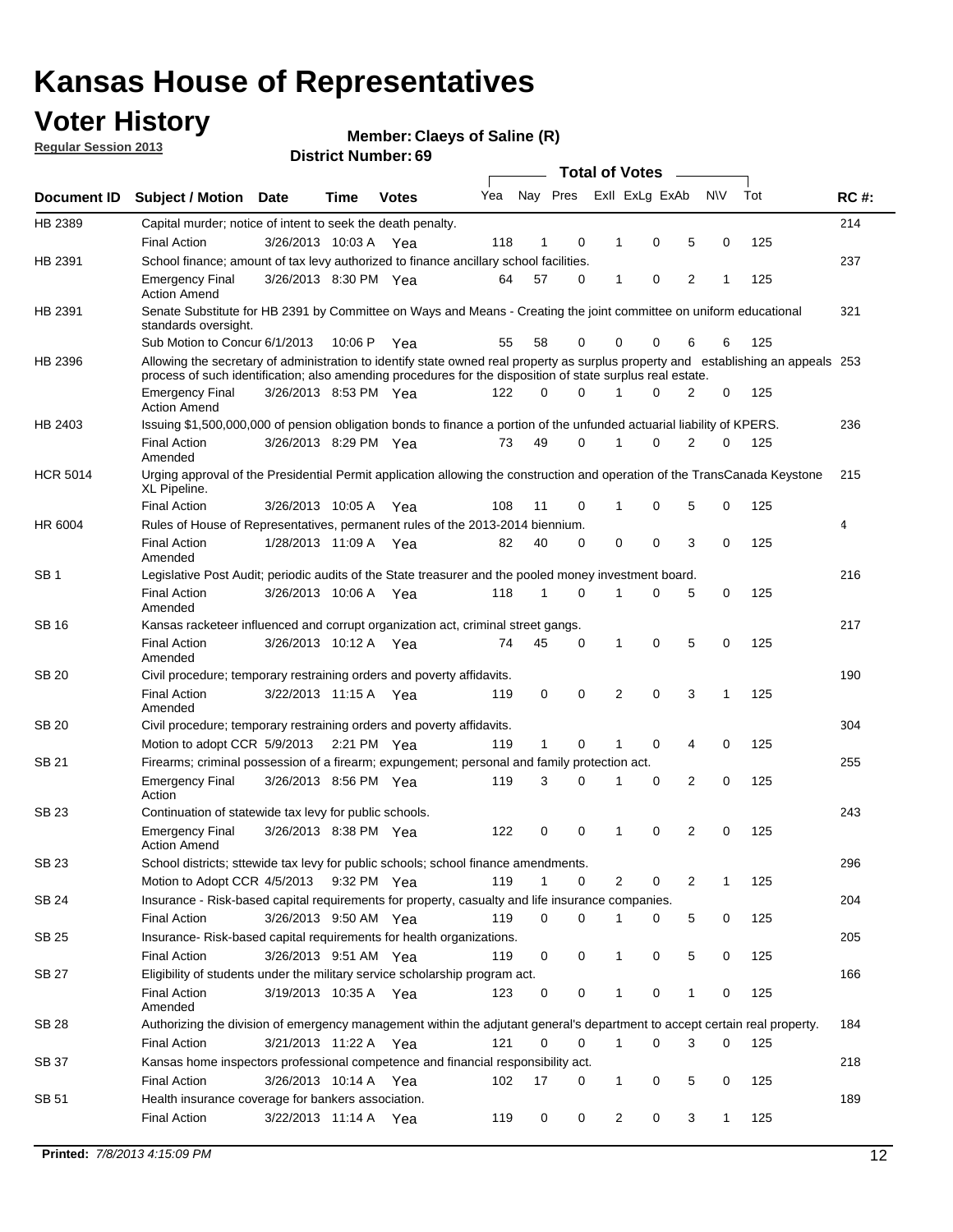## **Voter History**

**Member: Claeys of Saline (R)** 

**Regular Session 2013**

|              |                                                                                                                                                                                                                                            |                       |             |              |     | <b>Total of Votes</b> |             |                |   |                |             |     |             |
|--------------|--------------------------------------------------------------------------------------------------------------------------------------------------------------------------------------------------------------------------------------------|-----------------------|-------------|--------------|-----|-----------------------|-------------|----------------|---|----------------|-------------|-----|-------------|
| Document ID  | <b>Subject / Motion Date</b>                                                                                                                                                                                                               |                       | Time        | <b>Votes</b> | Yea | Nay Pres              |             | Exll ExLg ExAb |   |                | <b>NV</b>   | Tot | <b>RC#:</b> |
| SB 52        | Mortgage interest rate cap increase.                                                                                                                                                                                                       |                       |             |              |     |                       |             |                |   |                |             |     | 238         |
|              | <b>Emergency Final</b><br>Action                                                                                                                                                                                                           | 3/26/2013 8:32 PM Yea |             |              | 120 | 2                     | 0           |                | 0 | 2              | 0           | 125 |             |
| SB 56        | Transferring the recognition of county fair associations from the secretary of agriculture to the board of county<br>commissioners.                                                                                                        |                       |             |              |     |                       |             |                |   |                |             |     | 191         |
|              | <b>Final Action</b><br>Amended                                                                                                                                                                                                             | 3/22/2013 11:21 A     |             | Yea          | 119 | 0                     | 0           | 2              | 0 | 3              | 1           | 125 |             |
| SB 57        | Substitute for SB 57 by Committee on Agriculture - Agriculture; powers and duties of the department of agriculture relating to<br>poultry improvement plan and domesticated deer.                                                          |                       |             |              |     |                       |             |                |   |                |             |     | 192         |
|              | Final Action Sub Bill 3/22/2013 11:24 A<br>Amended                                                                                                                                                                                         |                       |             | Nav          | 79  | 40                    | 0           | 2              | 0 | 3              | 1           | 125 |             |
| SB 57        | Substitute for SB 57 by Committee on Agriculture - Agriculture; powers and duties of the department of agriculture relating to<br>poultry improvement plan, stockyards and domesticated deer.                                              |                       |             |              |     |                       |             |                |   |                |             |     | 262         |
|              | Motion to adopt CCR 4/4/2013 2:18 PM Yea                                                                                                                                                                                                   |                       |             |              | 80  | 42                    | 0           | 1              | 0 | 2              | 0           | 125 |             |
| SB 58        | Sentencing for unlawful manufacturing of controlled substances.                                                                                                                                                                            |                       |             |              |     |                       |             |                |   |                |             |     | 219         |
|              | <b>Final Action</b>                                                                                                                                                                                                                        | 3/26/2013 10:15 A     |             | Yea          | 119 | 0                     | 0           | 1              | 0 | 5              | 0           | 125 |             |
| <b>SB 59</b> | Attorney general; reward for information.                                                                                                                                                                                                  |                       |             |              |     |                       |             |                |   |                |             |     | 193         |
|              | <b>Final Action</b>                                                                                                                                                                                                                        | 3/22/2013 11:25 A     |             | Yea          | 119 | 0                     | 0           | 2              | 0 | 3              | 1           | 125 |             |
| SB 62        | Making gas pipeline safety terminology consistent with federal regulations.                                                                                                                                                                |                       |             |              |     |                       |             |                |   |                |             |     | 163         |
|              | <b>Final Action</b>                                                                                                                                                                                                                        | 3/19/2013 10:32 A     |             | Yea          | 123 | 0                     | 0           | 1              | 0 | 1              | 0           | 125 |             |
| SB 63        | Elections; voting crimes, penalties and prosecution.                                                                                                                                                                                       |                       |             |              |     |                       |             |                |   |                |             |     | 246         |
|              | <b>Emergency Final</b><br><b>Action Amend</b>                                                                                                                                                                                              | 3/26/2013 8:42 PM Yea |             |              | 69  | 53                    | $\mathbf 0$ | 1              | 0 | $\overline{2}$ | $\mathbf 0$ | 125 |             |
| SB 68        | Driver's license examinations; locations.                                                                                                                                                                                                  |                       |             |              |     |                       |             |                |   |                |             |     | 220         |
|              | <b>Final Action</b>                                                                                                                                                                                                                        | 3/26/2013 10:16 A     |             | Yea          | 116 | 3                     | 0           | 1              | 0 | 5              | 0           | 125 |             |
| SB 69        | Motor vehicles; vehicle registration and license plates.                                                                                                                                                                                   |                       |             |              |     |                       |             |                |   |                |             |     | 167         |
|              | <b>Final Action</b>                                                                                                                                                                                                                        | 3/19/2013 10:37 A     |             | Yea          | 117 | 6                     | 0           | 1              | 0 | $\mathbf{1}$   | 0           | 125 |             |
| SB 74        | Prison-made goods act; prohibiting prisoner production of manufactured or modular homes.                                                                                                                                                   |                       |             |              |     |                       |             |                |   |                |             |     | 221         |
|              | <b>Final Action</b>                                                                                                                                                                                                                        | 3/26/2013 10:19 A     |             | Yea          | 87  | 32                    | 0           | 1              | 0 | 5              | 0           | 125 |             |
| SB 75        | Record requirements and civil penalties relating to sales of plastic bulk merchandise containers.                                                                                                                                          |                       |             |              |     |                       |             |                |   |                |             |     | 222         |
|              | <b>Final Action</b>                                                                                                                                                                                                                        | 3/26/2013 10:21 A     |             | Nay          | 101 | 18                    | 0           | 1              | 0 | 5              | 0           | 125 |             |
| SB 81        | Open records; requests for criminal justice information; restriction of certain officials' information from publicly accessible<br>records.<br><b>Final Action</b>                                                                         |                       |             |              |     |                       |             |                |   |                |             |     | 194         |
|              | Amended                                                                                                                                                                                                                                    | 3/22/2013 11:27 A     |             | Yea          | 119 | 0                     | 0           | 2              | 0 | 3              | 1           | 125 |             |
| <b>SB 83</b> | House Substitute for SB 83 by Committee on Taxation - Income tax deductions and modifications; severance tax; sales tax;<br>delinquent tax liabilities.<br>Final Action Sub Bill 3/21/2013 11:30 A Yea                                     |                       |             |              | 96  | 25                    | 0           | 1              | 0 | 3              | 0           | 125 | 187         |
| SB 83        | House Substitute for SB 83 by Committee on Taxation--Income tax deductions and modifications; severance tax; sales tax and 260                                                                                                             |                       |             |              |     |                       |             |                |   |                |             |     |             |
|              | compensating use tax, preseumptions relating to nexus; property tax, exemptions, new automobile manufacturinge property;<br>taxation of watercraft; leased commercial and industrial property appeals; correction of clerical errors.      |                       |             |              |     |                       |             |                |   |                |             |     |             |
|              | Motion to adopt CCR 4/3/2013                                                                                                                                                                                                               |                       | 10:35 A Yea |              | 104 | 15                    | 0           | $\mathbf{1}$   | 0 | 3              | 2           | 125 |             |
| SB 84        | House Substitute for SB 84 by Committee on Taxation - Reduction to state income tax rates based on selected actual state<br>general fund receipts computations; distribution of revenues from sales and compensating use tax; reduction of |                       |             |              |     |                       |             |                |   |                |             |     | 188         |
|              | Final Action Sub Bill 3/21/2013 11:34 A Yea<br>Amended                                                                                                                                                                                     |                       |             |              | 82  | 39                    | $\Omega$    |                | 0 | 3              | $\Omega$    | 125 |             |
| SB 84        | House Substitute for SB 84 -- Reduction to state income tax rates based on selected actual state general fund receipts<br>computations; reduction of itemized deductions.<br>Motion to adopt CCR 5/28/2013 2:32 PM Nav                     |                       |             |              | 42  | 71                    | 0           |                | 0 | 9              | 2           | 125 | 317         |
| SB 84        | House Substitute for SB 84 -- Reduction to state income tax rates based on selected actual state general fund receipts                                                                                                                     |                       |             |              |     |                       |             |                |   |                |             |     | 319         |
|              | computations; reduction of itemized deductions.<br>Motion to adopt CCR 5/30/2013 9:14 PM Nay                                                                                                                                               |                       |             |              | 18  | 94                    | 0           |                | 0 | 9              | 3           | 125 |             |
| SB 85        | Motor vehicle insurance; providing proof of insurance by cellular phone or portable electronic device.                                                                                                                                     |                       |             |              |     |                       |             |                |   |                |             |     | 175         |
|              | <b>Final Action</b>                                                                                                                                                                                                                        | 3/20/2013 10:25 A Yea |             |              | 123 | 0                     | $\Omega$    |                | 0 | 1              | 0           | 125 |             |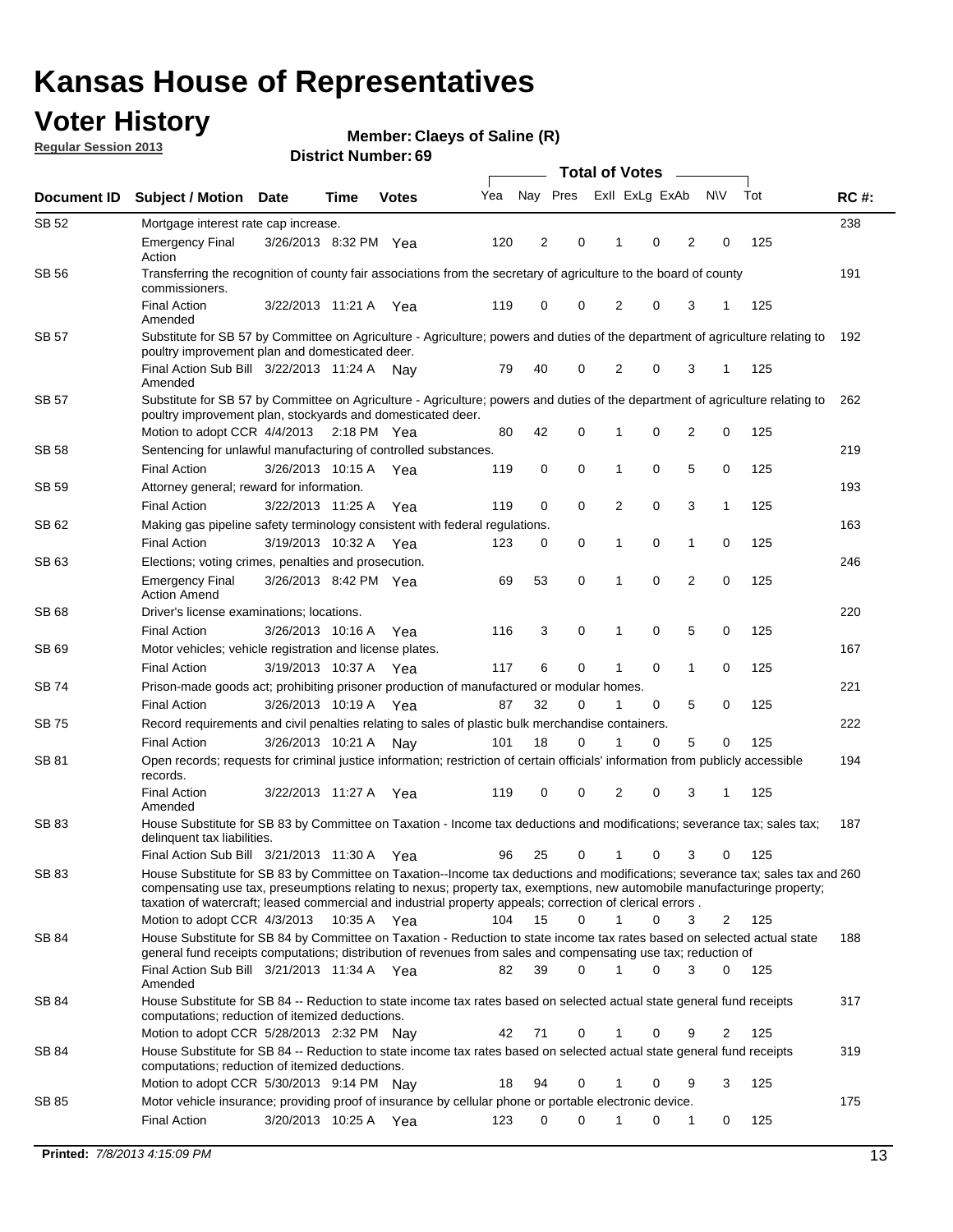## **Voter History**

**Member: Claeys of Saline (R)** 

**Regular Session 2013**

| Document ID   |                                                                                                       |                                                                                                         |         |              |     |                |              |                |             |   |              |     |             |  |  |  |  |  |  |  |
|---------------|-------------------------------------------------------------------------------------------------------|---------------------------------------------------------------------------------------------------------|---------|--------------|-----|----------------|--------------|----------------|-------------|---|--------------|-----|-------------|--|--|--|--|--|--|--|
|               | <b>Subject / Motion</b>                                                                               | <b>Date</b>                                                                                             | Time    | <b>Votes</b> | Yea | Nay Pres       |              | Exll ExLg ExAb |             |   | <b>NV</b>    | Tot | <b>RC#:</b> |  |  |  |  |  |  |  |
| <b>SB 88</b>  | Increasing the children's advocacy center assessment fee.                                             |                                                                                                         |         |              |     |                |              |                |             |   |              |     | 223         |  |  |  |  |  |  |  |
|               | <b>Final Action</b><br>Amended                                                                        | 3/26/2013 10:22 A                                                                                       |         | Yea          | 118 | 1              | 0            | 1              | 0           | 5 | 0            | 125 |             |  |  |  |  |  |  |  |
| SB 96         | Motor vehicles; counties with multiple registration facilities; additional registration fee.          |                                                                                                         |         |              |     |                |              |                |             |   |              |     | 224         |  |  |  |  |  |  |  |
|               | <b>Final Action</b><br>Amended                                                                        | 3/26/2013 10:24 A Yea                                                                                   |         |              | 106 | 12             | 0            | 1              | 0           | 5 | 1            | 125 |             |  |  |  |  |  |  |  |
| SB 96         | Additional motor vehicle registration fees.                                                           |                                                                                                         |         |              |     |                |              |                |             |   |              |     | 263         |  |  |  |  |  |  |  |
|               | Motion to adopt CCR 4/4/2013 2:21 PM                                                                  |                                                                                                         |         | Yea          | 114 | 8              | 0            | 1              | 0           | 2 | 0            | 125 |             |  |  |  |  |  |  |  |
| SB 102        | Requiring the state treasurer to provide a list of daily deposits to the secretary of administration. |                                                                                                         |         |              |     |                |              |                |             |   |              |     | 195         |  |  |  |  |  |  |  |
|               | <b>Final Action</b><br>Amended                                                                        | 3/22/2013 11:28 A Yea                                                                                   |         |              | 119 | 0              | 0            | 2              | 0           | 3 | 1            | 125 |             |  |  |  |  |  |  |  |
| SB 102        | Enacting the second amendment protection act.                                                         |                                                                                                         |         |              |     |                |              |                |             |   |              |     | 295         |  |  |  |  |  |  |  |
|               | Motion to Adopt CCR 4/5/2013                                                                          |                                                                                                         |         | 9:20 PM Yea  | 96  | 24             | 0            | 2              | 0           | 2 | 1<br>125     |     |             |  |  |  |  |  |  |  |
| SB 111        | Establishing Native American legislative day at the capitol; awarding of high school diplomas.        |                                                                                                         |         |              |     |                |              |                |             |   |              |     |             |  |  |  |  |  |  |  |
|               | <b>Emergency Final</b><br><b>Action Amend</b>                                                         | 3/26/2013 8:41 PM Yea                                                                                   |         |              | 122 | 0              | 0            | 1              | 0           | 2 | 0            | 125 |             |  |  |  |  |  |  |  |
| <b>SB 113</b> | Credit unions; changes in certain loan limitations.                                                   |                                                                                                         |         |              |     |                |              |                |             |   |              |     | 234         |  |  |  |  |  |  |  |
|               | <b>Emergency Final</b><br>Action                                                                      | 3/26/2013 8:25 PM Yea                                                                                   |         |              | 122 | 0              | 0            | 1              | 0           | 2 | 0            | 125 |             |  |  |  |  |  |  |  |
| SB 118        | Relating to law enforcement reporting and investigation of missing persons.                           |                                                                                                         |         |              |     |                |              |                |             |   |              |     | 225         |  |  |  |  |  |  |  |
|               | <b>Final Action</b>                                                                                   | 3/26/2013 10:25 A Yea                                                                                   |         |              | 119 | 0              | 0            | 1              | 0           | 5 | 0            | 125 |             |  |  |  |  |  |  |  |
| SB 120        | Enacting the Kansas farmers' market promotion act.                                                    |                                                                                                         |         |              |     |                |              |                |             |   |              |     | 196         |  |  |  |  |  |  |  |
|               | <b>Final Action</b><br>Amended                                                                        | 3/22/2013 11:31 A Nay                                                                                   |         |              | 68  | 51             | 0            | 2              | 0           | 3 | 1            | 125 |             |  |  |  |  |  |  |  |
| SB 122        | Kansas administrative procedure act; service of order or notice.                                      |                                                                                                         |         |              |     |                |              |                |             |   |              |     | 226         |  |  |  |  |  |  |  |
|               | <b>Final Action</b><br>Amended                                                                        | 3/26/2013 10:26 A                                                                                       |         | Yea          | 119 | 0              | 0            | 1              | $\mathbf 0$ | 5 | 0            | 125 |             |  |  |  |  |  |  |  |
| SB 122        | Elections; unauthorized voting disclosures.                                                           |                                                                                                         |         |              |     |                |              |                |             |   |              |     |             |  |  |  |  |  |  |  |
|               | 2<br>0<br>2<br>125<br>Motion to Adopt CCR 4/5/2013 6:23 PM<br>89<br>31<br>0<br>1<br>Yea               |                                                                                                         |         |              |     |                |              |                |             |   |              |     |             |  |  |  |  |  |  |  |
| SB 124        | Amending the Kansas restraint of trade act.                                                           |                                                                                                         |         |              |     |                |              |                |             |   |              |     | 227         |  |  |  |  |  |  |  |
|               | <b>Final Action</b><br>Amended                                                                        | 3/26/2013 10:27 A                                                                                       |         | Yea          | 116 | $\overline{2}$ | 1            | 1              | $\mathbf 0$ | 5 | 0            | 125 |             |  |  |  |  |  |  |  |
| SB 124        |                                                                                                       | 273<br>Amending the Kansas restraint of trade act.                                                      |         |              |     |                |              |                |             |   |              |     |             |  |  |  |  |  |  |  |
|               | Motion to Adopt CCR 4/5/2013                                                                          |                                                                                                         | 11:06 A | Yea          | 97  | 23             | 0            | 2              | 0           | 2 | $\mathbf{1}$ | 125 |             |  |  |  |  |  |  |  |
| <b>SB 128</b> | Career technical education incentive program amendments.                                              |                                                                                                         |         |              |     |                |              |                |             |   |              |     | 168         |  |  |  |  |  |  |  |
|               | <b>Final Action</b><br>Amended                                                                        | 3/19/2013 10:39 A                                                                                       |         | Yea          | 123 | 0              | 0            | 1              | 0           | 1 | 0            | 125 |             |  |  |  |  |  |  |  |
| <b>SB 129</b> | Bank commissioner: certain fees and hearing costs.                                                    |                                                                                                         |         |              |     |                |              |                |             |   |              |     | 254         |  |  |  |  |  |  |  |
|               | <b>Emergency Final</b><br><b>Action Amend</b>                                                         | 3/26/2013 8:55 PM Yea                                                                                   |         |              | 110 | 12             | 0            | 1              | 0           | 2 | 0            | 125 |             |  |  |  |  |  |  |  |
| <b>SB 129</b> | Mortgage interest rate cap increase.                                                                  |                                                                                                         |         |              |     |                |              |                |             |   |              |     | 272         |  |  |  |  |  |  |  |
|               |                                                                                                       | 121<br>0<br>2<br>0<br>$\overline{2}$<br>0<br>125<br>Motion to Adopt CCR 4/5/2013<br>10:42 A<br>0<br>Yea |         |              |     |                |              |                |             |   |              |     |             |  |  |  |  |  |  |  |
| SB 135        | Transferring boiler inspection duties from the department of labor to the state fire marshal.         |                                                                                                         |         |              |     |                |              |                |             |   |              |     | 228         |  |  |  |  |  |  |  |
|               | <b>Final Action</b>                                                                                   | 3/26/2013 10:28 A Yea                                                                                   |         |              | 114 | 5              | 0            | 1              | 0           | 5 | 0            | 125 |             |  |  |  |  |  |  |  |
| SB 136        | Providing veterans designation on driver's licenses and nondriver identification cards.               |                                                                                                         |         |              |     |                |              |                |             |   |              |     | 244         |  |  |  |  |  |  |  |
|               | <b>Emergency Final</b><br><b>Action Amend</b>                                                         | 3/26/2013 8:39 PM Yea                                                                                   |         |              | 119 | 3              | 0            | 1              | 0           | 2 | 0            | 125 |             |  |  |  |  |  |  |  |
| SB 139        | Kansas money transmitter act.                                                                         |                                                                                                         |         |              |     |                |              |                |             |   |              |     | 229         |  |  |  |  |  |  |  |
|               | <b>Final Action</b>                                                                                   | 3/26/2013 10:30 A                                                                                       |         | Yea          | 117 | 1              | $\mathbf{1}$ | 1              | 0           | 5 | 0            | 125 |             |  |  |  |  |  |  |  |
| SB 142        | Abortion; concerning civil actions related to abortion.                                               |                                                                                                         |         |              |     |                |              |                |             |   |              |     | 241         |  |  |  |  |  |  |  |
|               | <b>Emergency Final</b><br>Action                                                                      | 3/26/2013 8:36 PM Yea                                                                                   |         |              | 89  | 33             | 0            | 1              | 0           | 2 | 0            | 125 |             |  |  |  |  |  |  |  |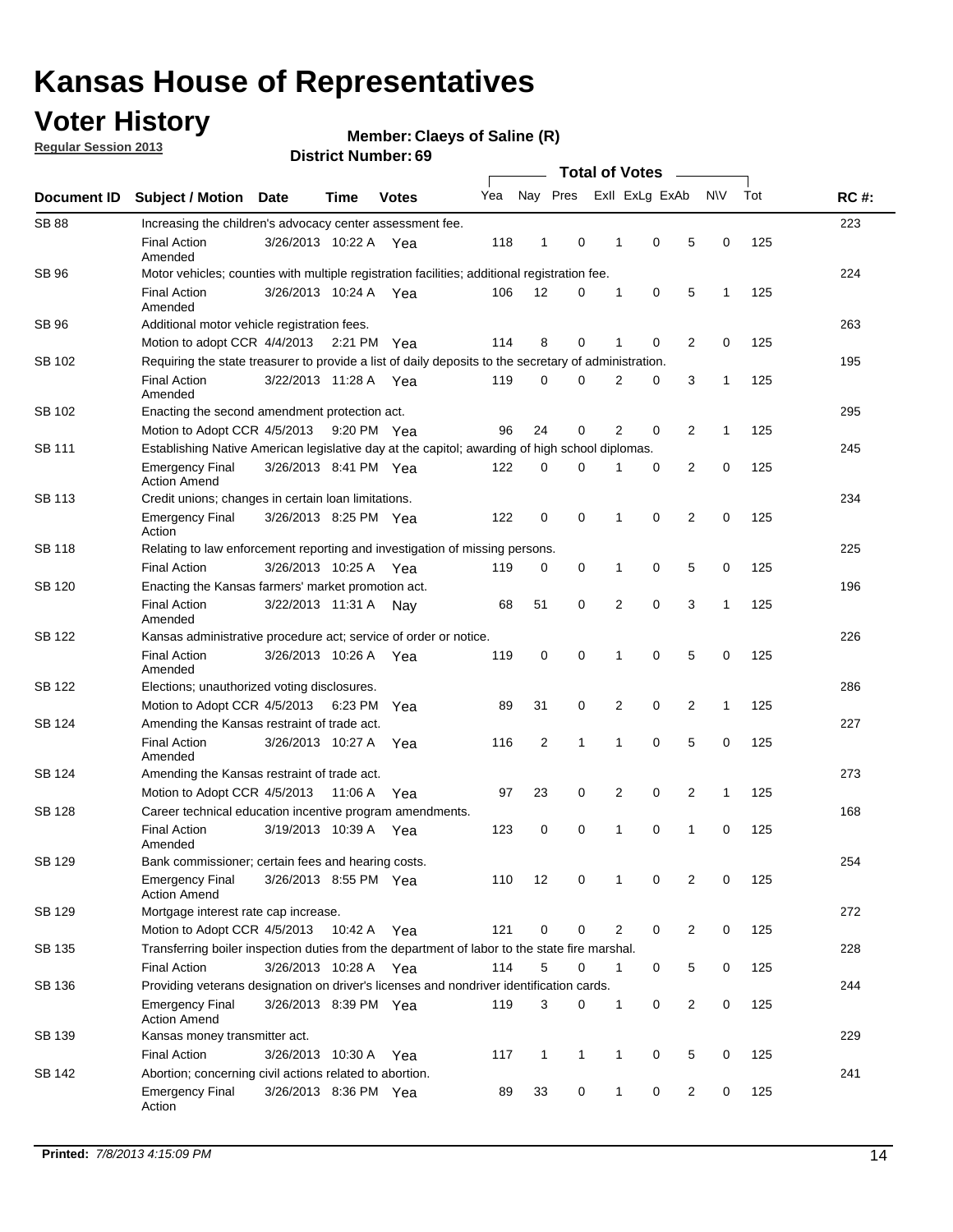## **Voter History**

**Member: Claeys of Saline (R)** 

**Regular Session 2013**

|                 |                                                                                                                                                                                                       |                                                                                                                                                                         |                       |              |     |          |             | <b>Total of Votes</b> |                |                         |                         |     |             |
|-----------------|-------------------------------------------------------------------------------------------------------------------------------------------------------------------------------------------------------|-------------------------------------------------------------------------------------------------------------------------------------------------------------------------|-----------------------|--------------|-----|----------|-------------|-----------------------|----------------|-------------------------|-------------------------|-----|-------------|
| Document ID     | <b>Subject / Motion</b>                                                                                                                                                                               | <b>Date</b>                                                                                                                                                             | Time                  | <b>Votes</b> | Yea | Nay Pres |             |                       | Exll ExLg ExAb |                         | <b>NV</b>               | Tot | <b>RC#:</b> |
| SB 149          | 239<br>Drug screening for recipients of cash assistance and unemployment benefits.                                                                                                                    |                                                                                                                                                                         |                       |              |     |          |             |                       |                |                         |                         |     |             |
|                 | <b>Emergency Final</b><br><b>Action Amend</b>                                                                                                                                                         | 3/26/2013 8:33 PM Yea                                                                                                                                                   |                       |              | 106 | 16       | 0           | 1                     | 0              | 2                       | 0                       | 125 |             |
| SB 164          | Relating to the director of vehicles regulating providers of motor vehicle functions.                                                                                                                 |                                                                                                                                                                         |                       |              |     |          |             |                       |                |                         |                         |     | 247         |
|                 | <b>Emergency Final</b><br><b>Action Amend</b>                                                                                                                                                         | 3/26/2013 8:43 PM Yea                                                                                                                                                   |                       |              | 117 | 5        | 0           | 1                     | 0              | 2                       | 0                       | 125 |             |
| SB 164          | Relating to the director of vehicles regulating providers of motor vehicle functions.                                                                                                                 |                                                                                                                                                                         |                       |              |     |          |             |                       |                |                         |                         |     | 268         |
|                 | Motion to adopt CCR 4/4/2013 5:32 PM Yea                                                                                                                                                              |                                                                                                                                                                         |                       |              | 111 | 9        | 0           | 1                     | 0              | $\overline{\mathbf{c}}$ | $\overline{\mathbf{c}}$ | 125 |             |
| SB 166          | Insurers supervision, rehabilitation and liquidation act; derivatives.                                                                                                                                |                                                                                                                                                                         |                       |              |     |          |             |                       |                |                         |                         |     | 206         |
|                 | <b>Final Action</b>                                                                                                                                                                                   | 3/26/2013 9:52 AM Yea                                                                                                                                                   |                       |              | 119 | 0        | $\mathbf 0$ | 1                     | 0              | 5                       | 0                       | 125 |             |
| SB 168          | Limiting nuisance actions against certain agricultural activities.                                                                                                                                    |                                                                                                                                                                         |                       |              |     |          |             |                       |                |                         |                         |     | 169         |
|                 | Final Action<br>Amended                                                                                                                                                                               | 3/19/2013 10:40 A Yea                                                                                                                                                   |                       |              | 111 | 12       | 0           | 1                     | 0              | 1                       | 0                       | 125 |             |
| SB 168          | Limiting nuisance actions against certain agricultural activities.                                                                                                                                    |                                                                                                                                                                         |                       |              |     |          |             |                       |                |                         |                         |     | 264         |
|                 | Motion to adopt CCR 4/4/2013                                                                                                                                                                          |                                                                                                                                                                         | $2:30 \text{ PM}$ Yea |              | 110 | 12       | 0           | 1                     | 0              | 2                       | 0                       | 125 |             |
| SB 171          | School districts; amendments to Kansas uniform financial accounting and reporting act.                                                                                                                |                                                                                                                                                                         |                       |              |     |          |             |                       |                |                         |                         |     | 248         |
|                 | <b>Emergency Final</b><br><b>Action Amend</b>                                                                                                                                                         | 3/26/2013 8:44 PM Yea                                                                                                                                                   |                       |              | 122 | 0        | 0           | 1                     | 0              | $\overline{2}$          | 0                       | 125 |             |
| SB 171          | School districts; amendments to Kansas uniform financial accounting and reporting act.                                                                                                                |                                                                                                                                                                         |                       |              |     |          |             |                       |                |                         |                         |     | 285         |
|                 | Motion to Adopt CCR 4/5/2013 6:19 PM Yea                                                                                                                                                              |                                                                                                                                                                         |                       |              | 63  | 57       | 0           | 2                     | 0              | 2                       |                         | 125 |             |
| SB 171          | Appropriations for FY 2013, FY 2014, FY 2015, FY 2016, FY 2017 and FY 2018 for various state agencies; capital<br>improvement projects; claims against the state.                                     |                                                                                                                                                                         |                       |              |     |          |             |                       |                |                         |                         |     | 320         |
|                 | Motion to adopt CCR 6/1/2013 4:30 PM Yea                                                                                                                                                              |                                                                                                                                                                         |                       |              | 63  | 51       | 0           | 0                     | 0              | 8                       | 3                       | 125 |             |
| SB 187          |                                                                                                                                                                                                       | Establishing the workers compensation and employment security boards nominating committee; administrative law judge<br>appointment; workers compensation appeals board. |                       |              |     |          |             |                       |                |                         |                         |     | 242         |
|                 | <b>Emergency Final</b><br><b>Action Amend</b>                                                                                                                                                         | 3/26/2013 8:37 PM Yea                                                                                                                                                   |                       |              | 88  | 34       | 0           | 1                     | 0              | 2                       | 0                       | 125 |             |
| SB 187          | Amending workers compensation law provisions; establishing the workers compensation and employment security boards<br>nominating committee; notice requirements; workplace health and safety program. |                                                                                                                                                                         |                       |              |     |          |             |                       |                |                         |                         |     | 274         |
|                 | Motion to Adopt CCR 4/5/2013 11:26 A Yea                                                                                                                                                              |                                                                                                                                                                         |                       |              | 89  | 31       | 0           | 2                     | 0              | 3                       | 0                       | 125 |             |
| SB 199          | University of Kansas medical center; midwest center for stem cell therapy.                                                                                                                            |                                                                                                                                                                         |                       |              |     |          |             |                       |                |                         |                         |     | 235         |
|                 | <b>Emergency Final</b><br><b>Action Amend</b>                                                                                                                                                         | 3/26/2013 8:26 PM Yea                                                                                                                                                   |                       |              | 90  | 32       | 0           | 1                     | 0              | 2                       | 0                       | 125 |             |
| SB 199          | Health care; stem cell therapy and unused medications.                                                                                                                                                |                                                                                                                                                                         |                       |              |     |          |             |                       |                |                         |                         |     | 290         |
|                 | Motion to Adopt CCR 4/5/2013                                                                                                                                                                          |                                                                                                                                                                         | 7:52 PM Yea           |              | 90  | 30       | 0           | 2                     | 0              | $\overline{2}$          |                         | 125 |             |
| SB 216          | Allowing a public building commission to acquire land for a municipal university similar to what such commission is currently<br>allowed to do for any state university.                              |                                                                                                                                                                         |                       |              |     |          |             |                       |                |                         |                         |     | 185         |
|                 | <b>Final Action</b>                                                                                                                                                                                   | 3/21/2013 11:23 A                                                                                                                                                       |                       | Yea          | 121 | 0        | 0           | 1                     | 0              | 3                       | 0                       | 125 |             |
| SB 246          | Reconciling amendments to certain statutes.                                                                                                                                                           |                                                                                                                                                                         |                       |              |     |          |             |                       |                |                         |                         |     | 315         |
|                 | <b>Emergency Final</b><br>Action                                                                                                                                                                      | 5/23/2013 2:14 PM Yea                                                                                                                                                   |                       |              | 111 | 0        | 0           | 1                     | 0              | 8                       | 5                       | 125 |             |
| <b>SCR 1604</b> | Joint rules for the Senate and House of Representatives, 2013-2014.                                                                                                                                   |                                                                                                                                                                         |                       |              |     |          |             |                       |                |                         |                         |     | 5           |
|                 | <b>Final Action</b><br>Amended                                                                                                                                                                        | 1/28/2013 11:12 A Yea                                                                                                                                                   |                       |              | 81  | 41       | 0           | 0                     | 0              | 3                       | 0                       | 125 |             |
| <b>SCR 1606</b> | Honoring pregnancy maintenance resource centers.                                                                                                                                                      |                                                                                                                                                                         |                       |              |     |          |             |                       |                |                         |                         |     | 240         |
|                 | Emergency Final<br>Action                                                                                                                                                                             | 3/26/2013 8:34 PM Yea                                                                                                                                                   |                       |              | 122 | 0        | 0           | 1                     | 0              | 2                       | 0                       | 125 |             |